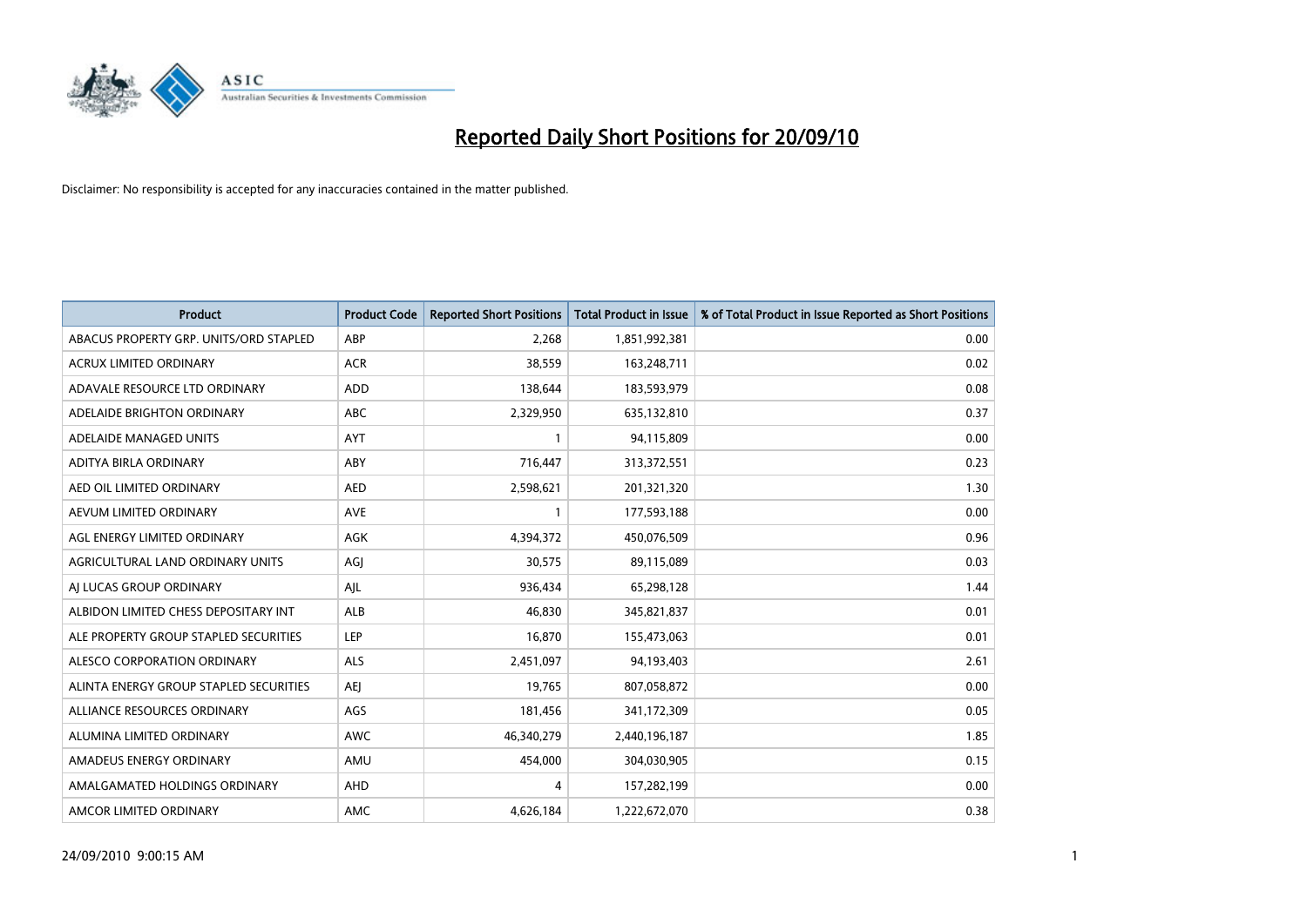

| <b>Product</b>                          | <b>Product Code</b> | <b>Reported Short Positions</b> | Total Product in Issue | % of Total Product in Issue Reported as Short Positions |
|-----------------------------------------|---------------------|---------------------------------|------------------------|---------------------------------------------------------|
| AMP LIMITED ORDINARY                    | AMP                 | 19,427,106                      | 2,071,925,423          | 0.90                                                    |
| AMPELLA MINING ORDINARY                 | AMX                 | 154,287                         | 178,225,108            | 0.09                                                    |
| ANDEAN RESOURCES LTD ORDINARY           | <b>AND</b>          | 107,780                         | 543,257,867            | 0.01                                                    |
| ANSELL LIMITED ORDINARY                 | <b>ANN</b>          | 1,157,569                       | 132,871,402            | 0.87                                                    |
| ANTARES ENERGY LTD ORDINARY             | <b>AZZ</b>          | 831,986                         | 299,333,110            | 0.27                                                    |
| ANZ BANKING GRP LTD ORDINARY            | ANZ                 | 8,360,531                       | 2,559,418,024          | 0.32                                                    |
| APA GROUP STAPLED SECURITIES            | <b>APA</b>          | 6,186,504                       | 551,689,118            | 1.12                                                    |
| APEX MINERALS NL ORDINARY               | <b>AXM</b>          | 885,146                         | 3,567,819,909          | 0.02                                                    |
| APN EUROPEAN RETAIL UNITS STAPLED SEC.  | <b>AEZ</b>          | 11,832                          | 544,910,660            | 0.00                                                    |
| APN NEWS & MEDIA ORDINARY               | <b>APN</b>          | 9,441,626                       | 598,823,853            | 1.58                                                    |
| APOLLO GAS LIMITED ORDINARY             | <b>AZO</b>          | 71,180                          | 90,400,136             | 0.08                                                    |
| AQUARIUS PLATINUM. ORDINARY             | <b>AOP</b>          | 5,773,662                       | 463,231,008            | 1.24                                                    |
| AQUILA RESOURCES ORDINARY               | <b>AQA</b>          | 1,417,453                       | 322,853,936            | 0.43                                                    |
| ARAFURA RESOURCE LTD ORDINARY           | <b>ARU</b>          | 115,532                         | 290,640,342            | 0.04                                                    |
| ARDENT LEISURE GROUP STAPLED SECURITIES | AAD                 | 27,912                          | 312,836,274            | 0.01                                                    |
| ARISTOCRAT LEISURE ORDINARY             | ALL                 | 26,220,264                      | 533,379,348            | 4.89                                                    |
| ASCIANO GROUP STAPLED SECURITIES        | <b>AIO</b>          | 26,776,886                      | 2,926,103,883          | 0.89                                                    |
| ASG GROUP LIMITED ORDINARY              | <b>ASZ</b>          | 300,911                         | 151,836,046            | 0.19                                                    |
| ASPEN GROUP ORD/UNITS STAPLED           | <b>APZ</b>          | 362,246                         | 583,934,711            | 0.06                                                    |
| ASTRO JAP PROP GROUP STAPLED SECURITIES | AJA                 | 33,170                          | 508,212,161            | 0.00                                                    |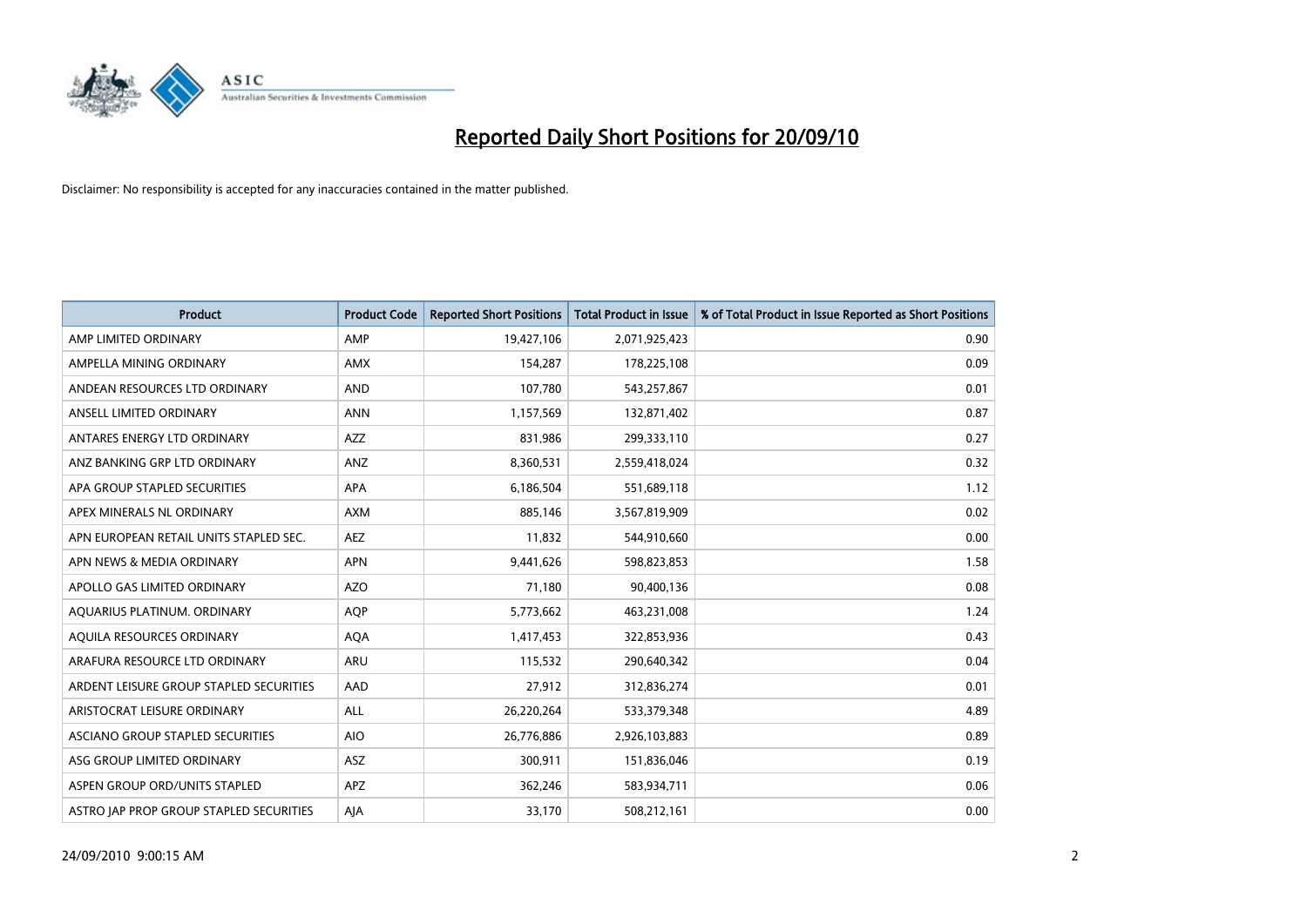

| <b>Product</b>                       | <b>Product Code</b> | <b>Reported Short Positions</b> | <b>Total Product in Issue</b> | % of Total Product in Issue Reported as Short Positions |
|--------------------------------------|---------------------|---------------------------------|-------------------------------|---------------------------------------------------------|
| ASX LIMITED ORDINARY                 | <b>ASX</b>          | 4,215,403                       | 173,576,316                   | 2.43                                                    |
| ATLAS IRON LIMITED ORDINARY          | <b>AGO</b>          | 3,645,116                       | 540,009,119                   | 0.66                                                    |
| AUCKLAND INTERNATION ORDINARY        | AIA                 | 54                              | 1,310,392,831                 | 0.00                                                    |
| AURORA OIL & GAS ORDINARY            | <b>AUT</b>          | 927,507                         | 276,690,342                   | 0.33                                                    |
| <b>AUSDRILL LIMITED ORDINARY</b>     | ASL                 | 33,017                          | 254,290,140                   | 0.01                                                    |
| AUSENCO LIMITED ORDINARY             | AAX                 | 3,536,508                       | 122,427,576                   | 2.89                                                    |
| <b>AUSTAL LIMITED ORDINARY</b>       | ASB                 | 237,671                         | 188,069,638                   | 0.12                                                    |
| AUSTAR UNITED ORDINARY               | <b>AUN</b>          | 11,331,807                      | 1,260,071,912                 | 0.90                                                    |
| <b>AUSTBROKERS HOLDINGS ORDINARY</b> | <b>AUB</b>          | 2                               | 52,736,987                    | 0.00                                                    |
| AUSTEREO GROUP LTD. ORDINARY         | AEO                 | 116,307                         | 344,798,708                   | 0.04                                                    |
| AUSTIN ENGINEERING ORDINARY          | ANG                 | 50,518                          | 71,314,403                    | 0.07                                                    |
| AUSTRALAND PROPERTY STAPLED SECURITY | <b>ALZ</b>          | 159,820                         | 576,837,197                   | 0.02                                                    |
| AUSTRALIAN AGRICULT. ORDINARY        | AAC                 | 4,617,204                       | 264,264,459                   | 1.75                                                    |
| <b>AUSTRALIAN EDUCATION UNITS</b>    | <b>AEU</b>          | 625,000                         | 134,973,383                   | 0.46                                                    |
| AUSTRALIAN INFRASTR, UNITS/ORDINARY  | <b>AIX</b>          | 146,195                         | 620,733,944                   | 0.02                                                    |
| AUSTRALIAN MINES LTD ORDINARY        | <b>AUZ</b>          | 1,400,000                       | 6,981,662,168                 | 0.02                                                    |
| AUSTRALIAN PHARM. ORDINARY           | API                 | 801,828                         | 488,115,883                   | 0.16                                                    |
| AVEXA LIMITED ORDINARY               | <b>AVX</b>          | 243,657                         | 847,688,779                   | 0.03                                                    |
| AVOCA RESOURCES ORDINARY             | <b>AVO</b>          | 12,698,873                      | 290,892,011                   | 4.36                                                    |
| AWB LIMITED ORDINARY                 | AWB                 | 1,081,625                       | 817,304,356                   | 0.13                                                    |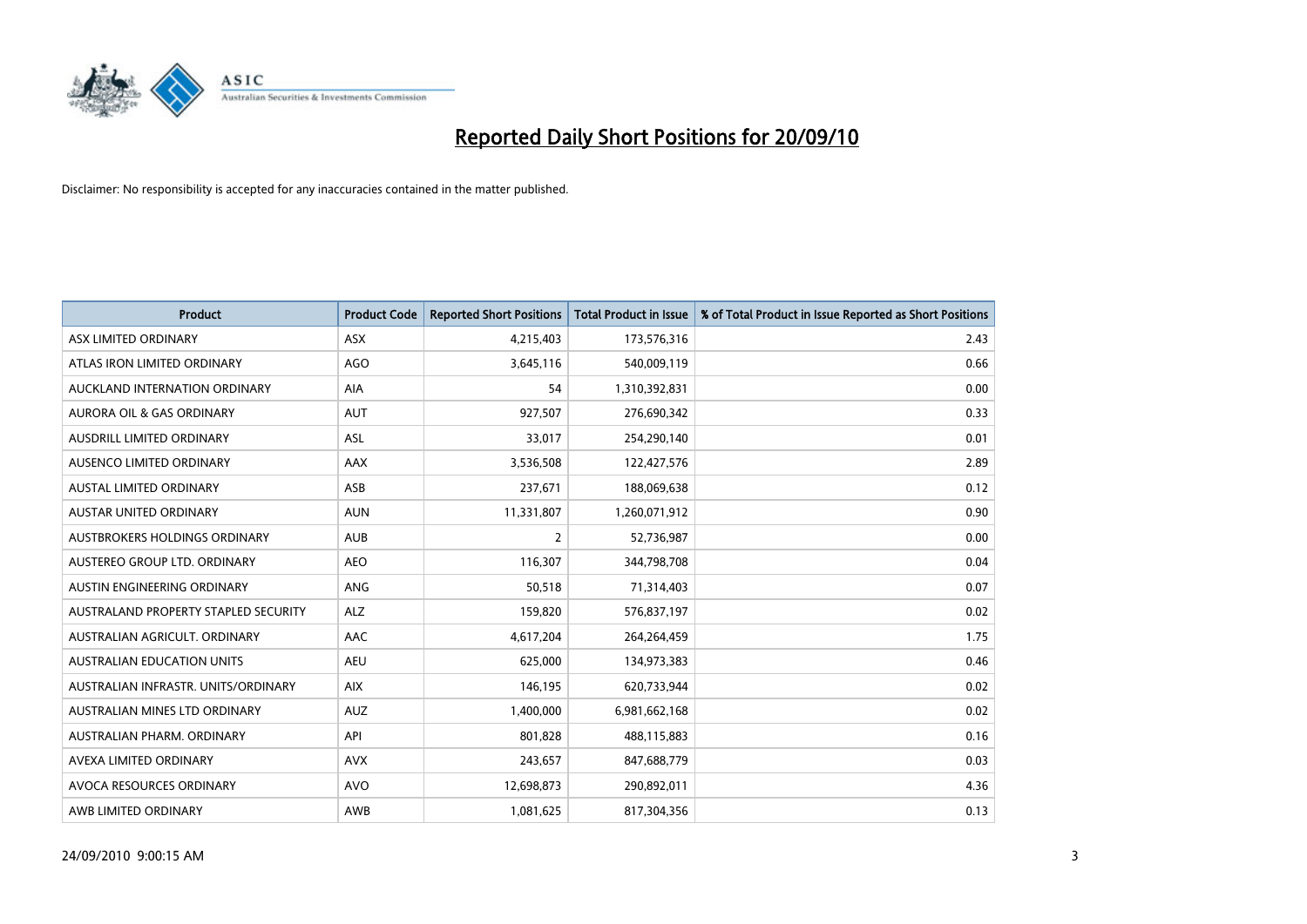

| <b>Product</b>                       | <b>Product Code</b> | <b>Reported Short Positions</b> | <b>Total Product in Issue</b> | % of Total Product in Issue Reported as Short Positions |
|--------------------------------------|---------------------|---------------------------------|-------------------------------|---------------------------------------------------------|
| AWE LIMITED ORDINARY                 | <b>AWE</b>          | 626,494                         | 521,871,941                   | 0.12                                                    |
| AXA ASIA PACIFIC ORDINARY            | <b>AXA</b>          | 6,171,626                       | 2,067,095,545                 | 0.29                                                    |
| BANK OF QUEENSLAND. ORDINARY         | <b>BOO</b>          | 586,802                         | 215,681,127                   | 0.26                                                    |
| <b>BANNERMAN RESOURCES ORDINARY</b>  | <b>BMN</b>          | 278,579                         | 201,710,934                   | 0.14                                                    |
| <b>BASS STRAIT OIL CO ORDINARY</b>   | <b>BAS</b>          | 1,482                           | 291,030,250                   | 0.00                                                    |
| <b>BAUXITE RESOURCE LTD ORDINARY</b> | <b>BAU</b>          | 44,797                          | 234,379,896                   | 0.02                                                    |
| BEACH ENERGY LIMITED ORDINARY        | <b>BPT</b>          | 1,370,726                       | 1,092,548,972                 | 0.12                                                    |
| BENDIGO AND ADELAIDE ORDINARY        | <b>BEN</b>          | 3,685,654                       | 354,523,668                   | 1.04                                                    |
| BENDIGO MINING LTD ORDINARY          | <b>BDG</b>          | 14,448,368                      | 509,712,735                   | 2.84                                                    |
| BERKELEY RESOURCES ORDINARY          | <b>BKY</b>          | 11,400                          | 137,590,319                   | 0.01                                                    |
| <b>BHP BILLITON LIMITED ORDINARY</b> | <b>BHP</b>          | 38,046,621                      | 3,356,081,497                 | 1.09                                                    |
| <b>BILLABONG ORDINARY</b>            | <b>BBG</b>          | 4,959,416                       | 253,122,552                   | 1.97                                                    |
| <b>BIOTA HOLDINGS ORDINARY</b>       | <b>BTA</b>          | 1,579,570                       | 179,878,356                   | 0.86                                                    |
| <b>BISALLOY STEEL ORDINARY</b>       | <b>BIS</b>          | 84,480                          | 216,455,965                   | 0.04                                                    |
| BKI INVESTMENT LTD ORDINARY          | BKI                 | 508                             | 420,919,092                   | 0.00                                                    |
| <b>BLACKTHORN RESOURCES ORDINARY</b> | <b>BTR</b>          | 35,848                          | 106,885,300                   | 0.03                                                    |
| <b>BLUESCOPE STEEL LTD ORDINARY</b>  | <b>BSL</b>          | 16,744,062                      | 1,823,322,017                 | 0.92                                                    |
| <b>BOART LONGYEAR ORDINARY</b>       | <b>BLY</b>          | 3,119,790                       | 461,163,412                   | 0.66                                                    |
| <b>BOOM LOGISTICS ORDINARY</b>       | <b>BOL</b>          | 377.999                         | 460,795,156                   | 0.08                                                    |
| BORAL LIMITED, ORDINARY              | <b>BLD</b>          | 22.528.834                      | 718,853,617                   | 3.11                                                    |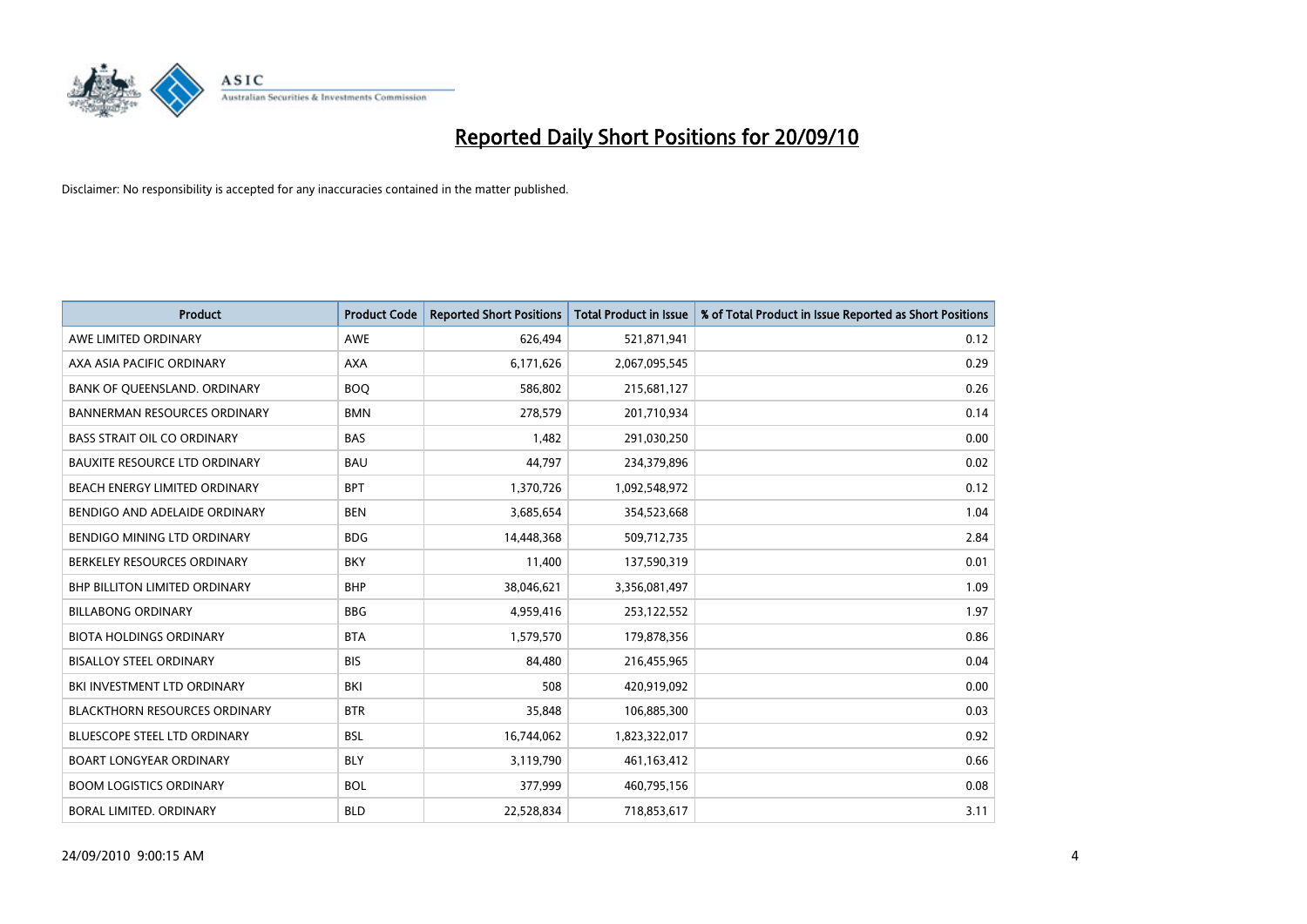

| <b>Product</b>                           | <b>Product Code</b> | <b>Reported Short Positions</b> | <b>Total Product in Issue</b> | % of Total Product in Issue Reported as Short Positions |
|------------------------------------------|---------------------|---------------------------------|-------------------------------|---------------------------------------------------------|
| BOTSWANA METALS LTD ORDINARY             | <b>BML</b>          | 7.000                           | 106,087,760                   | 0.01                                                    |
| <b>BOW ENERGY LIMITED ORDINARY</b>       | <b>BOW</b>          | 2,570,618                       | 280,607,187                   | 0.92                                                    |
| <b>BRADKEN LIMITED ORDINARY</b>          | <b>BKN</b>          | 532,746                         | 139,346,259                   | 0.38                                                    |
| <b>BRAMBLES LIMITED ORDINARY</b>         | <b>BXB</b>          | 14,413,435                      | 1,422,577,065                 | 0.97                                                    |
| <b>BREVILLE GROUP LTD ORDINARY</b>       | <b>BRG</b>          | 2,740                           | 129,515,322                   | 0.00                                                    |
| <b>BRICKWORKS LIMITED ORDINARY</b>       | <b>BKW</b>          | 13,490                          | 147,235,904                   | 0.00                                                    |
| <b>BROCKMAN RESOURCES ORDINARY</b>       | <b>BRM</b>          | 155,855                         | 141,588,151                   | 0.12                                                    |
| BT INVESTMENT MNGMNT ORDINARY            | <b>BTT</b>          | 543.614                         | 160,000,000                   | 0.34                                                    |
| <b>BUNNINGS WAREHOUSE ORDINARY UNITS</b> | <b>BWP</b>          | 409,070                         | 427,042,646                   | 0.10                                                    |
| <b>BURU ENERGY ORDINARY</b>              | <b>BRU</b>          | 171,612                         | 182,769,813                   | 0.09                                                    |
| CABCHARGE AUSTRALIA ORDINARY             | CAB                 | 2,670,023                       | 120,437,014                   | 2.19                                                    |
| <b>CALTEX AUSTRALIA ORDINARY</b>         | <b>CTX</b>          | 6,591,993                       | 270,000,000                   | 2.46                                                    |
| <b>CAMPBELL BROTHERS ORDINARY</b>        | CPB                 | 526,624                         | 63,517,495                    | 0.82                                                    |
| CAPE LAMBERT RES LTD ORDINARY            | <b>CFE</b>          | 263,097                         | 593,166,467                   | 0.04                                                    |
| <b>CARBON ENERGY ORDINARY</b>            | <b>CNX</b>          | 474.546                         | 609,497,650                   | 0.07                                                    |
| <b>CARDNO LIMITED ORDINARY</b>           | CDD                 | 12,795                          | 105,599,600                   | 0.01                                                    |
| CARNARVON PETROLEUM ORDINARY             | <b>CVN</b>          | 1,983,930                       | 686,759,634                   | 0.28                                                    |
| CARNEGIE WAVE ENERGY ORDINARY            | <b>CWE</b>          | 83,000                          | 565,237,627                   | 0.01                                                    |
| CARPATHIAN RESOURCES ORDINARY            | <b>CPN</b>          | 215,000                         | 265,533,501                   | 0.08                                                    |
| CARPENTARIA EXP. LTD ORDINARY            | CAP                 | 9,777                           | 93,821,301                    | 0.01                                                    |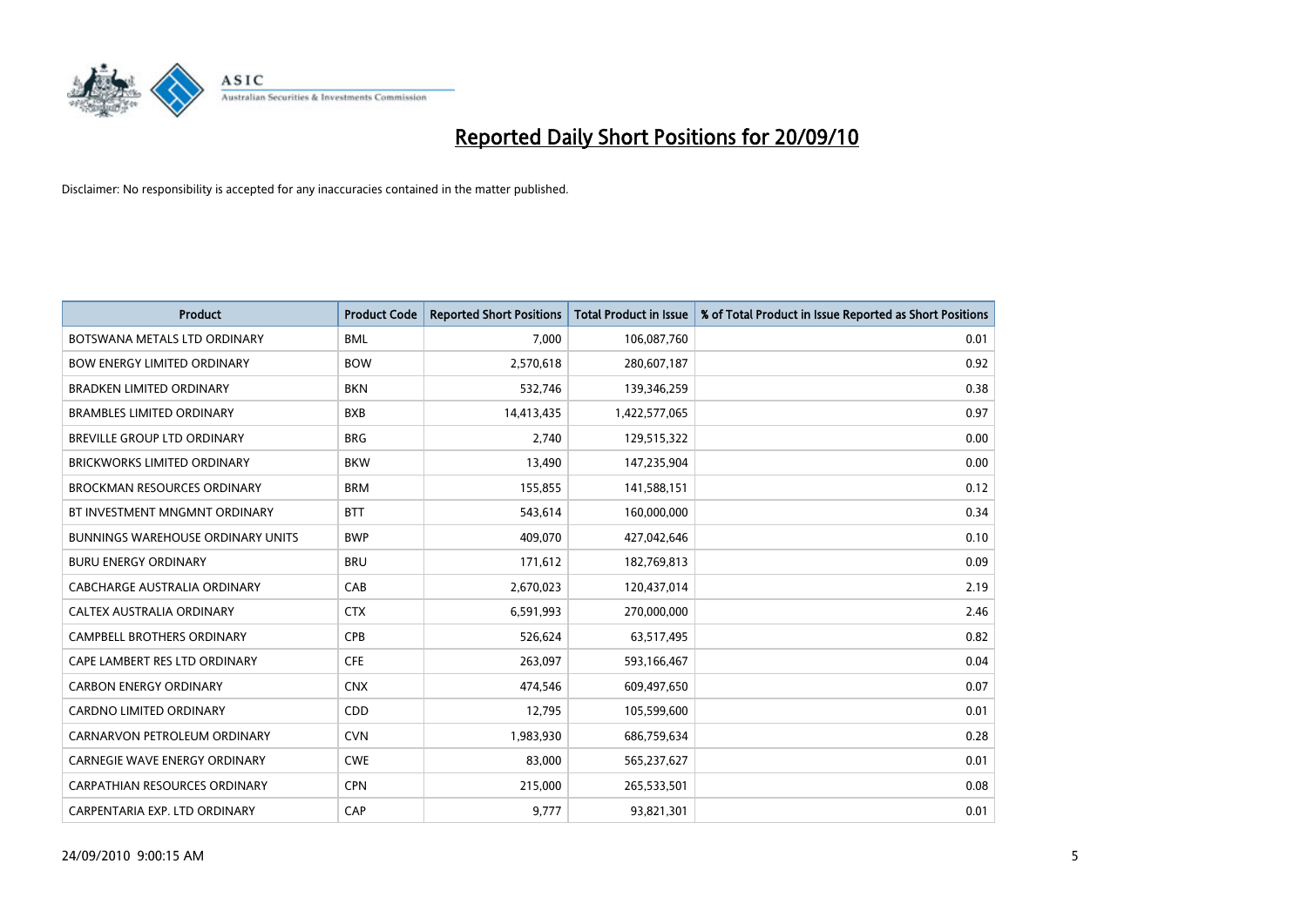

| <b>Product</b>                                | <b>Product Code</b> | <b>Reported Short Positions</b> | <b>Total Product in Issue</b> | % of Total Product in Issue Reported as Short Positions |
|-----------------------------------------------|---------------------|---------------------------------|-------------------------------|---------------------------------------------------------|
| CARSALES.COM LTD ORDINARY                     | <b>CRZ</b>          | 997,271                         | 232,500,800                   | 0.43                                                    |
| CASH CONVERTERS ORD/DIV ACCESS                | CCV                 | 17,624                          | 379,761,025                   | 0.00                                                    |
| <b>CASPIAN OIL &amp; GAS ORDINARY</b>         | CIG                 | 50,000                          | 1,331,500,513                 | 0.00                                                    |
| CATALPA RESOURCES ORDINARY                    | CAH                 | 79,757                          | 162,752,409                   | 0.05                                                    |
| CEC GROUP LIMITED ORDINARY                    | <b>CEG</b>          | 1,750                           | 79,662,662                    | 0.00                                                    |
| <b>CELLNET GROUP ORDINARY</b>                 | <b>CLT</b>          | 1,342                           | 73,122,185                    | 0.00                                                    |
| <b>CENTENNIAL COAL ORDINARY</b>               | <b>CEY</b>          | 12,573,094                      | 395,028,737                   | 3.19                                                    |
| CENTRAL PETROLEUM ORDINARY                    | <b>CTP</b>          | 11,455                          | 907,291,115                   | 0.00                                                    |
| CENTRO PROPERTIES UNITS/ORD STAPLED           | <b>CNP</b>          | 280,379                         | 972,414,514                   | 0.03                                                    |
| <b>CENTRO RETAIL GROUP STAPLED SECURITIES</b> | <b>CER</b>          | 743,066                         | 2,286,399,424                 | 0.03                                                    |
| <b>CERAMIC FUEL CELLS ORDINARY</b>            | CFU                 | 79,718                          | 1,125,111,376                 | 0.01                                                    |
| <b>CFS RETAIL PROPERTY UNITS</b>              | <b>CFX</b>          | 60,592,490                      | 2,530,069,990                 | 2.40                                                    |
| <b>CGA MINING LIMITED ORDINARY</b>            | <b>CGX</b>          | 231.044                         | 331,294,976                   | 0.07                                                    |
| <b>CHALLENGER DIV.PRO. STAPLED UNITS</b>      | <b>CDI</b>          | 2,948                           | 913,426,007                   | 0.00                                                    |
| CHALLENGER F.S.G.LTD ORDINARY                 | CGF                 | 8,036,764                       | 499,473,232                   | 1.60                                                    |
| CHANDLER MACLEOD LTD ORDINARY                 | <b>CMG</b>          | 11,970                          | 421,812,960                   | 0.00                                                    |
| CHARTER HALL GROUP STAPLED US PROHIBIT.       | <b>CHC</b>          | 595,635                         | 1,225,365,088                 | 0.04                                                    |
| <b>CHARTER HALL OFFICE UNIT</b>               | COO                 | 1,097,143                       | 493,319,730                   | 0.22                                                    |
| <b>CHARTER HALL RETAIL UNITS</b>              | <b>COR</b>          | 363,249                         | 305,810,723                   | 0.12                                                    |
| CHEMGENEX PHARMACEUT ORDINARY                 | <b>CXS</b>          | 221,509                         | 283,348,870                   | 0.08                                                    |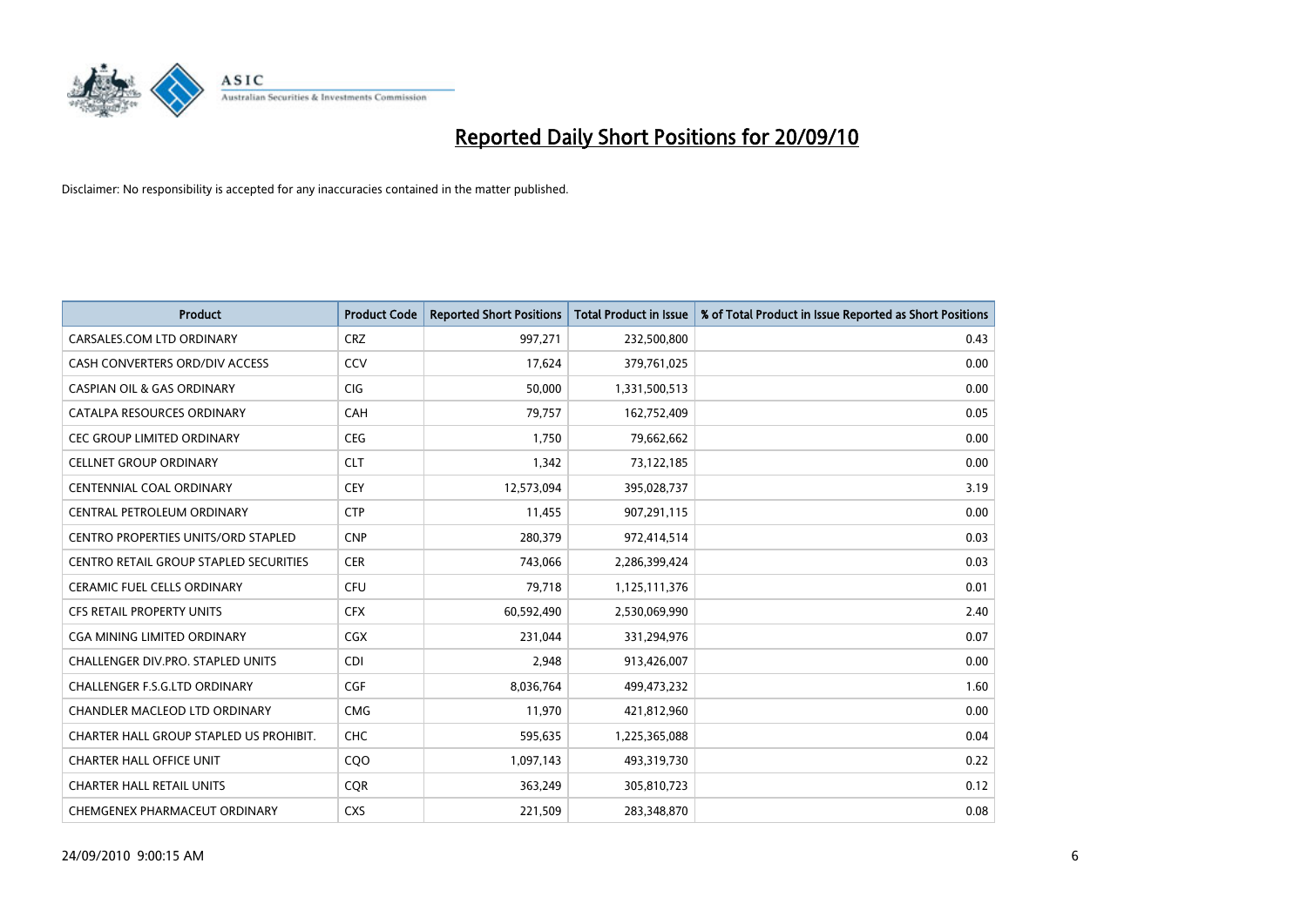

| <b>Product</b>                          | <b>Product Code</b> | <b>Reported Short Positions</b> | <b>Total Product in Issue</b> | % of Total Product in Issue Reported as Short Positions |
|-----------------------------------------|---------------------|---------------------------------|-------------------------------|---------------------------------------------------------|
| CITADEL RESOURCE GRP ORDINARY           | CGG                 | 3,625,410                       | 2,367,460,116                 | 0.15                                                    |
| CITIGOLD CORP LTD ORDINARY              | <b>CTO</b>          | 2,098,686                       | 964,512,301                   | 0.22                                                    |
| CLINUVEL PHARMACEUT, ORDINARY           | <b>CUV</b>          | 41,277                          | 303,443,665                   | 0.01                                                    |
| <b>CLOUGH LIMITED ORDINARY</b>          | <b>CLO</b>          | 426,903                         | 771,806,269                   | 0.05                                                    |
| <b>COAL &amp; ALLIED ORDINARY</b>       | <b>CNA</b>          | 1,906                           | 86,584,735                    | 0.00                                                    |
| COAL OF AFRICA LTD ORDINARY             | <b>CZA</b>          | 920,645                         | 530,514,663                   | 0.17                                                    |
| <b>COALSPUR MINES LTD ORDINARY</b>      | <b>CPL</b>          | 747,159                         | 379,088,134                   | 0.20                                                    |
| COCA-COLA AMATIL ORDINARY               | <b>CCL</b>          | 4,089,289                       | 754,615,919                   | 0.53                                                    |
| COCHLEAR LIMITED ORDINARY               | COH                 | 699,726                         | 56,574,987                    | 1.22                                                    |
| <b>COCKATOO COAL ORDINARY</b>           | <b>COK</b>          | 1,490,539                       | 602,507,380                   | 0.25                                                    |
| <b>COEUR D'ALENE MINES. CDI 1:1</b>     | <b>CXC</b>          | 1,000                           | 4,427,833                     | 0.02                                                    |
| COMMONWEALTH BANK, ORDINARY             | CBA                 | 18,874,048                      | 1,548,872,074                 | 1.17                                                    |
| <b>COMMONWEALTH PROP ORDINARY UNITS</b> | <b>CPA</b>          | 19,860,371                      | 2,012,803,230                 | 0.98                                                    |
| <b>COMPASS RESOURCES ORDINARY</b>       | <b>CMR</b>          | 101,480                         | 147,402,920                   | 0.07                                                    |
| <b>COMPUTERSHARE LTD ORDINARY</b>       | <b>CPU</b>          | 4,777,768                       | 555,664,059                   | 0.85                                                    |
| <b>CONNECTEAST GROUP STAPLED</b>        | CEU                 | 32,201,603                      | 3,940,145,951                 | 0.82                                                    |
| CONQUEST MINING ORDINARY                | CQT                 | 5,014,223                       | 353,151,103                   | 1.42                                                    |
| CONSOLIDATED MEDIA. ORDINARY            | <b>CMI</b>          | 3,109,148                       | 596,758,471                   | 0.53                                                    |
| CONTANGO MICROCAP ORDINARY              | <b>CTN</b>          | 7,500                           | 150,088,688                   | 0.00                                                    |
| COOPER ENERGY LTD ORDINARY              | COE                 | 54,702                          | 292,576,001                   | 0.02                                                    |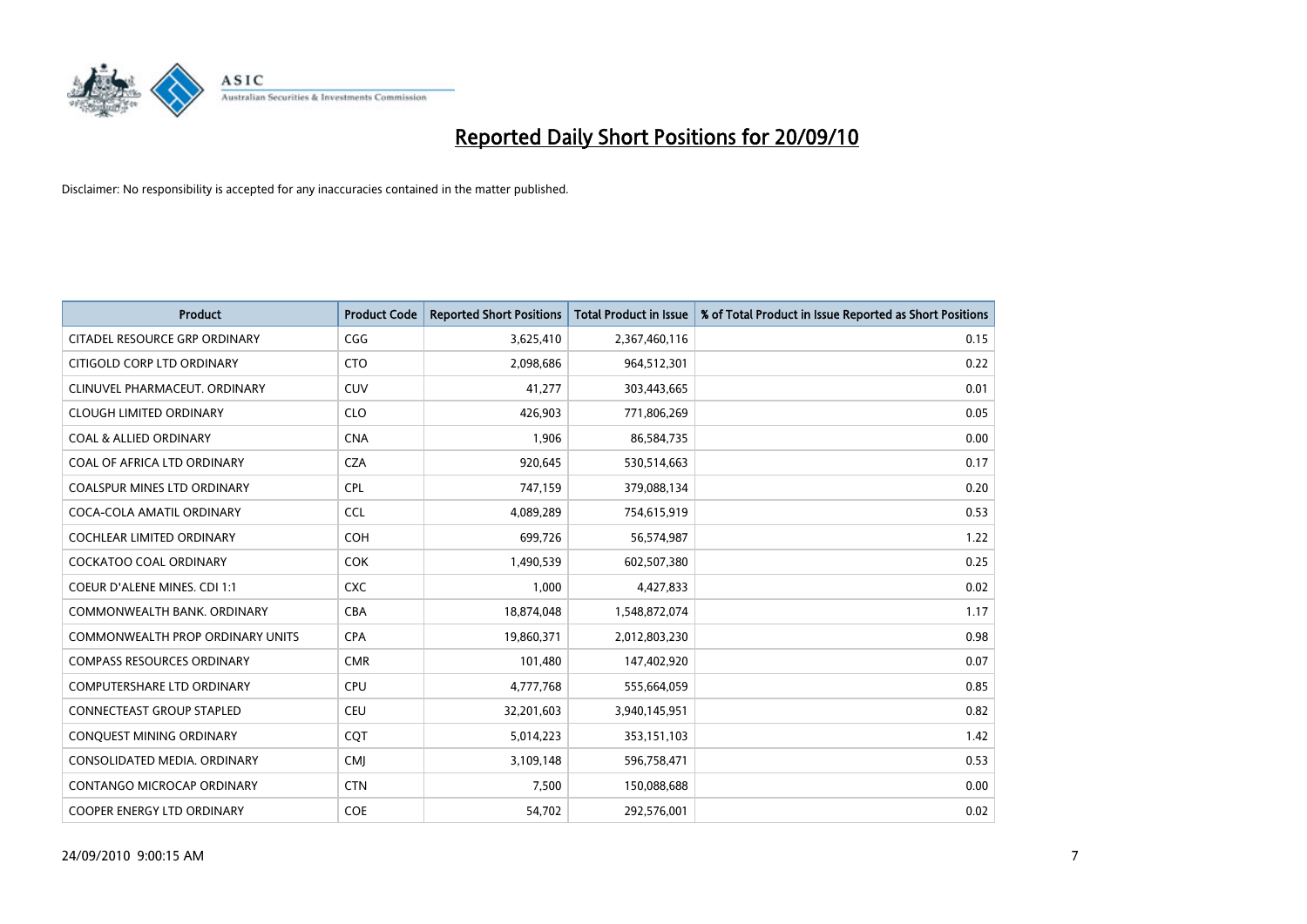

| <b>Product</b>                      | <b>Product Code</b> | <b>Reported Short Positions</b> | Total Product in Issue | % of Total Product in Issue Reported as Short Positions |
|-------------------------------------|---------------------|---------------------------------|------------------------|---------------------------------------------------------|
| <b>COPPER STRIKE LTD ORDINARY</b>   | <b>CSE</b>          | 714                             | 116,455,571            | 0.00                                                    |
| COUNT FINANCIAL ORDINARY            | COU                 | 1,382,550                       | 260,258,799            | 0.53                                                    |
| <b>CRANE GROUP LIMITED ORDINARY</b> | <b>CRG</b>          | 3,208,010                       | 78,286,427             | 4.06                                                    |
| CROMWELL GROUP STAPLED SECURITIES   | <b>CMW</b>          | 138,643                         | 901,468,478            | 0.02                                                    |
| <b>CROWN LIMITED ORDINARY</b>       | <b>CWN</b>          | 4,584,496                       | 753,555,290            | 0.61                                                    |
| <b>CSG LIMITED ORDINARY</b>         | CSV                 | 345,868                         | 244,257,695            | 0.15                                                    |
| <b>CSL LIMITED ORDINARY</b>         | <b>CSL</b>          | 11,279,168                      | 549,967,860            | 2.04                                                    |
| <b>CSR LIMITED ORDINARY</b>         | <b>CSR</b>          | 4,624,129                       | 1,517,907,314          | 0.29                                                    |
| <b>CUDECO LIMITED ORDINARY</b>      | CDU                 | 687,184                         | 136,065,740            | 0.52                                                    |
| <b>CUSTOMERS LIMITED ORDINARY</b>   | CUS                 | 152,616                         | 135,521,531            | 0.11                                                    |
| DART ENERGY LTD ORDINARY            | <b>DTE</b>          | 1,090,787                       | 419,748,184            | 0.26                                                    |
| DAVID JONES LIMITED ORDINARY        | <b>DJS</b>          | 17,719,431                      | 510,945,759            | 3.46                                                    |
| DECMIL GROUP LIMITED ORDINARY       | <b>DCG</b>          | 17,397                          | 123,754,568            | 0.01                                                    |
| DEEP YELLOW LIMITED ORDINARY        | <b>DYL</b>          | 15,876                          | 1,125,814,458          | 0.00                                                    |
| DEVINE LIMITED ORDINARY             | <b>DVN</b>          | 1,000                           | 634,918,223            | 0.00                                                    |
| DEXUS PROPERTY GROUP STAPLED UNITS  | <b>DXS</b>          | 13,791,808                      | 4,839,024,176          | 0.28                                                    |
| DISCOVERY METALS LTD ORDINARY       | <b>DML</b>          | 347,028                         | 302,202,585            | 0.11                                                    |
| DOMINION MINING ORDINARY            | <b>DOM</b>          | 286,807                         | 103,327,059            | 0.28                                                    |
| DOMINO PIZZA ENTERPR ORDINARY       | <b>DMP</b>          | 2                               | 68,407,674             | 0.00                                                    |
| DOWNER EDI LIMITED ORDINARY         | <b>DOW</b>          | 2,568,246                       | 338,466,351            | 0.75                                                    |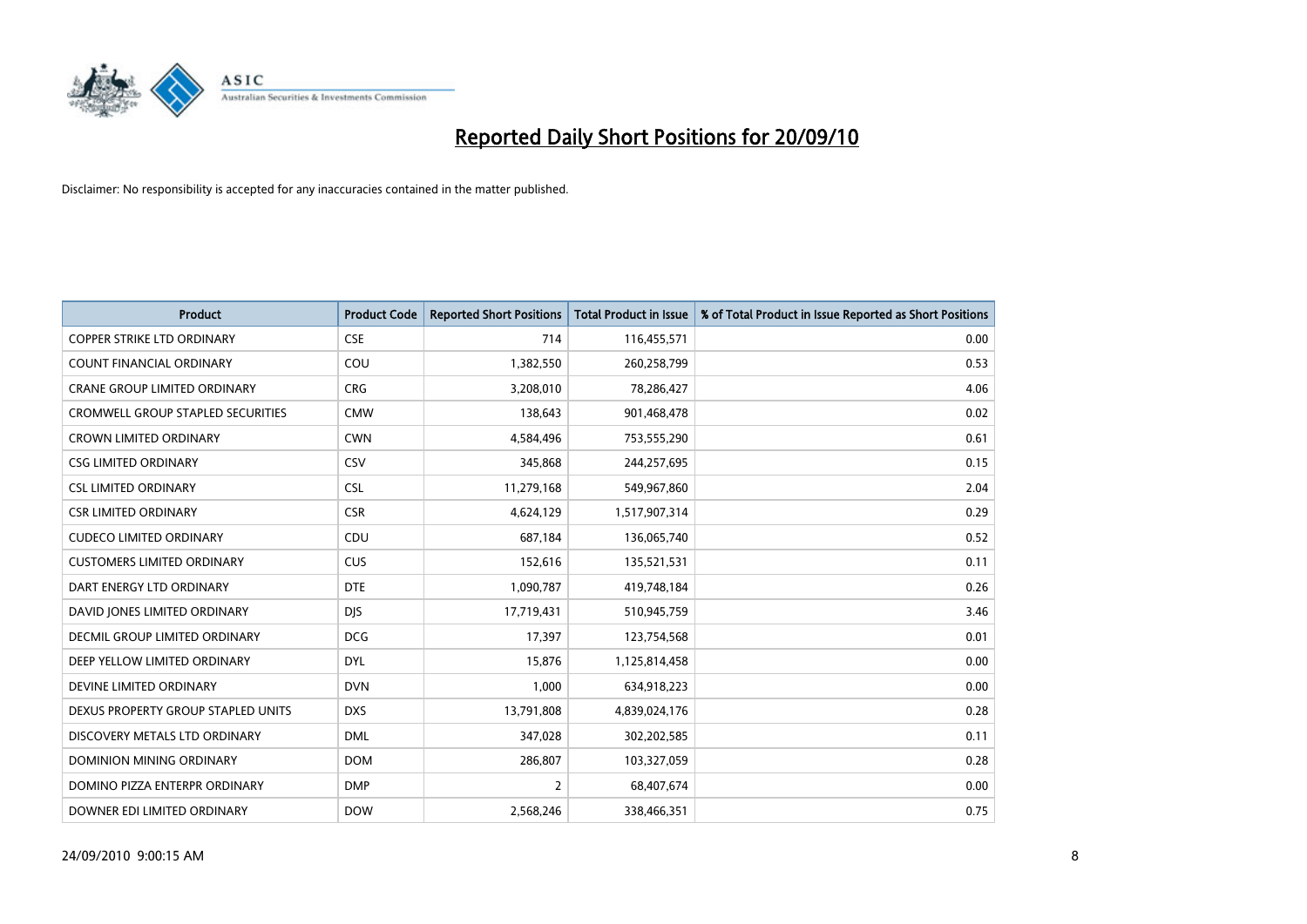

| <b>Product</b>                            | <b>Product Code</b> | <b>Reported Short Positions</b> | <b>Total Product in Issue</b> | % of Total Product in Issue Reported as Short Positions |
|-------------------------------------------|---------------------|---------------------------------|-------------------------------|---------------------------------------------------------|
| DUET GROUP STAPLED US PROHIBIT.           | <b>DUE</b>          | 1,408,736                       | 887,304,690                   | 0.17                                                    |
| DULUXGROUP LIMITED ORDINARY               | <b>DLX</b>          | 3,734                           | 366,945,710                   | 0.00                                                    |
| <b>EASTERN STAR GAS ORDINARY</b>          | ESG                 | 4,066,936                       | 991,302,041                   | 0.40                                                    |
| EDT RETAIL TRUST UNITS                    | <b>EDT</b>          | 99,457                          | 4,700,290,868                 | 0.00                                                    |
| <b>ELDERS LIMITED ORDINARY</b>            | <b>ELD</b>          | 16,467,714                      | 448,598,480                   | 3.66                                                    |
| ELDORADO GOLD CORP CDI 1:1                | EAU                 | 22,676                          | 22,388,646                    | 0.10                                                    |
| ELIXIR PETROLEUM LTD ORDINARY             | <b>EXR</b>          | 324,400                         | 188,988,472                   | 0.17                                                    |
| <b>EMECO HOLDINGS ORDINARY</b>            | <b>EHL</b>          | 942,317                         | 631,237,586                   | 0.16                                                    |
| ENERGY RESOURCES ORDINARY 'A'             | ERA                 | 689,928                         | 190,737,934                   | 0.35                                                    |
| <b>ENERGY WORLD CORPOR, ORDINARY</b>      | <b>EWC</b>          | 6,718,003                       | 1,561,166,672                 | 0.42                                                    |
| ENTEK ENERGY LTD ORDINARY                 | <b>ETE</b>          | 489,903                         | 225,192,535                   | 0.22                                                    |
| <b>ENTELLECT SOLUTIONS ORDINARY</b>       | <b>ESN</b>          | 464,050                         | 1,740,334,200                 | 0.03                                                    |
| <b>ENVESTRA LIMITED ORDINARY</b>          | <b>ENV</b>          | 1,240,713                       | 1,386,827,962                 | 0.09                                                    |
| EQUINOX MINERALS LTD CHESS DEPOSITARY INT | EON                 | 5,025,739                       | 707,868,211                   | 0.71                                                    |
| <b>EVEREST FINANCIAL ORDINARY</b>         | <b>EFG</b>          | 4,300                           | 251,442,316                   | 0.00                                                    |
| <b>EXTRACT RESOURCES ORDINARY</b>         | <b>EXT</b>          | 1,689,703                       | 243,302,298                   | 0.68                                                    |
| FAIRFAX MEDIA LTD ORDINARY                | <b>FXI</b>          | 281,787,112                     | 2,351,955,725                 | 11.98                                                   |
| <b>FANTASTIC HOLDINGS ORDINARY</b>        | <b>FAN</b>          | 3,000                           | 102,693,495                   | 0.00                                                    |
| FERRAUS LIMITED ORDINARY                  | <b>FRS</b>          | 370                             | 202,695,137                   | 0.00                                                    |
| FISHER & PAYKEL APP. ORDINARY             | <b>FPA</b>          | 9,123,284                       | 724,235,162                   | 1.26                                                    |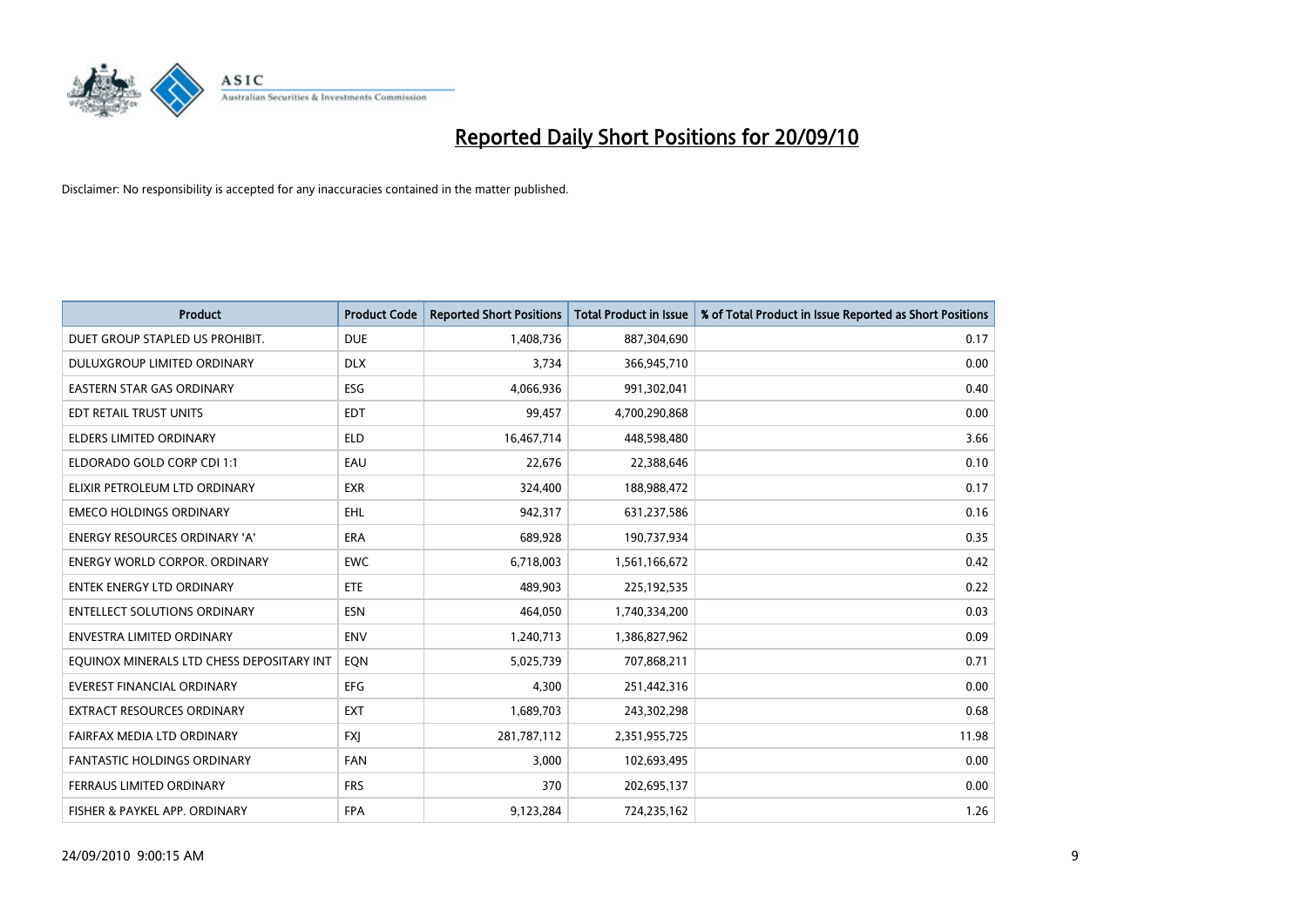

| <b>Product</b>                           | <b>Product Code</b> | <b>Reported Short Positions</b> | <b>Total Product in Issue</b> | % of Total Product in Issue Reported as Short Positions |
|------------------------------------------|---------------------|---------------------------------|-------------------------------|---------------------------------------------------------|
| FISHER & PAYKEL H. ORDINARY              | <b>FPH</b>          | 1,271,811                       | 517,418,502                   | 0.25                                                    |
| FKP PROPERTY GROUP STAPLED SECURITIES    | <b>FKP</b>          | 4,033,924                       | 1,166,821,398                 | 0.35                                                    |
| FLEETWOOD CORP ORDINARY                  | <b>FWD</b>          | 53,290                          | 56,793,098                    | 0.09                                                    |
| FLETCHER BUILDING ORDINARY               | <b>FBU</b>          | 446,655                         | 611,250,393                   | 0.07                                                    |
| FLEXIGROUP LIMITED ORDINARY              | <b>FXL</b>          | 53,670                          | 275,472,492                   | 0.02                                                    |
| <b>FLIGHT CENTRE ORDINARY</b>            | <b>FLT</b>          | 2,627,758                       | 99,784,513                    | 2.64                                                    |
| <b>FLINDERS MINES LTD ORDINARY</b>       | <b>FMS</b>          | 20,659,883                      | 1,820,149,571                 | 1.14                                                    |
| <b>FORTE ENERGY NL ORDINARY</b>          | <b>FTE</b>          | 2,658,986                       | 580,658,031                   | 0.46                                                    |
| FORTESCUE METALS GRP ORDINARY            | <b>FMG</b>          | 21,998,517                      | 3,109,200,216                 | 0.69                                                    |
| <b>FOSTER'S GROUP ORDINARY</b>           | <b>FGL</b>          | 5,540,762                       | 1,930,446,283                 | 0.30                                                    |
| FTD CORPORATION ORDINARY                 | <b>FTD</b>          | 8,088                           | 100,421,069                   | 0.01                                                    |
| <b>FUNTASTIC LIMITED ORDINARY</b>        | <b>FUN</b>          | 322,528                         | 340,997,682                   | 0.09                                                    |
| <b>G.U.D. HOLDINGS ORDINARY</b>          | GUD                 | 149,166                         | 67,703,709                    | 0.22                                                    |
| <b>GALILEE ENERGY LTD ORDINARY</b>       | GLL                 | 23,068                          | 152,140,466                   | 0.02                                                    |
| <b>GEODYNAMICS LIMITED ORDINARY</b>      | GDY                 | 314,550                         | 292,840,219                   | 0.11                                                    |
| <b>GINDALBIE METALS LTD ORDINARY</b>     | <b>GBG</b>          | 7,250,563                       | 849,478,099                   | 0.85                                                    |
| <b>GIRALIA RESOURCES NL ORDINARY</b>     | GIR                 | 316,256                         | 178,585,170                   | 0.17                                                    |
| <b>GLOBAL MINING ORDINARY</b>            | <b>GMI</b>          | 8,951                           | 191,820,968                   | 0.00                                                    |
| <b>GLOUCESTER COAL ORDINARY</b>          | GCL                 | 278,684                         | 81,962,133                    | 0.34                                                    |
| <b>GLOUCESTER COAL ORDINARY EX OFFER</b> | GCLN                |                                 | 47,674,118                    | 0.00                                                    |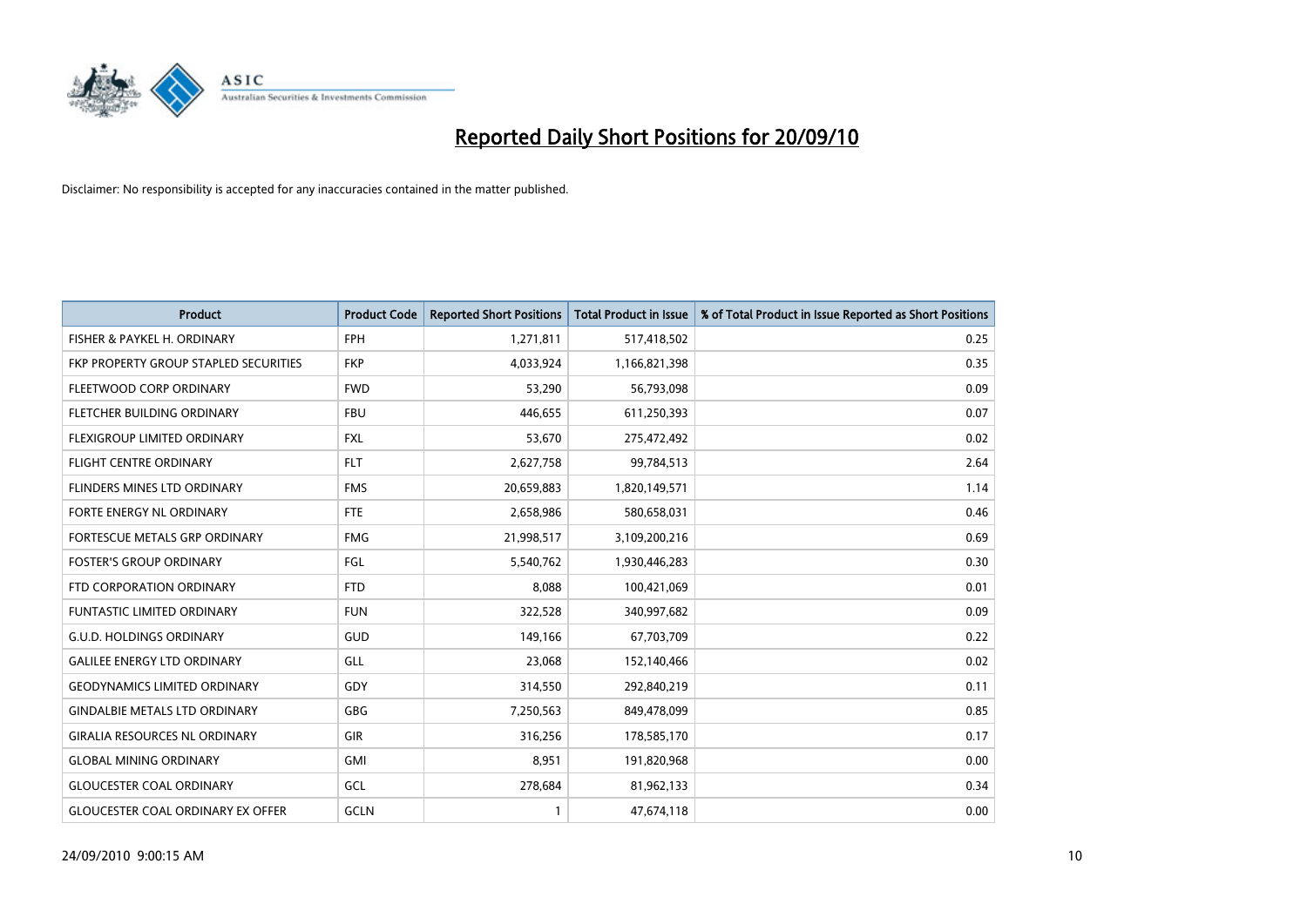

| <b>Product</b>                                   | <b>Product Code</b> | <b>Reported Short Positions</b> | <b>Total Product in Issue</b> | % of Total Product in Issue Reported as Short Positions |
|--------------------------------------------------|---------------------|---------------------------------|-------------------------------|---------------------------------------------------------|
| <b>GME RESOURCES LTD ORDINARY</b>                | <b>GME</b>          | 800                             | 302,352,750                   | 0.00                                                    |
| <b>GOLDEN GATE PETROL ORDINARY</b>               | GGP                 | 11,538                          | 975,826,623                   | 0.00                                                    |
| <b>GOLDEN WEST RESOURCE ORDINARY</b>             | <b>GWR</b>          | 1,617                           | 164,606,127                   | 0.00                                                    |
| <b>GOODMAN FIELDER. ORDINARY</b>                 | <b>GFF</b>          | 13,603,276                      | 1,380,386,438                 | 0.99                                                    |
| <b>GOODMAN GROUP STAPLED US PROHIBIT.</b>        | <b>GMG</b>          | 5,445,136                       | 6,369,751,394                 | 0.08                                                    |
| <b>GPT GROUP STAPLED SEC.</b>                    | <b>GPT</b>          | 10,468,177                      | 1,855,529,431                 | 0.55                                                    |
| <b>GRAINCORP LIMITED A CLASS ORDINARY</b>        | <b>GNC</b>          | 1,155,527                       | 198,318,900                   | 0.59                                                    |
| <b>GRANGE RESOURCES, ORDINARY</b>                | <b>GRR</b>          | 2,276,100                       | 1,152,077,403                 | 0.19                                                    |
| <b>GREENLAND MIN EN LTD ORDINARY</b>             | GGG                 | 450,000                         | 249,905,308                   | 0.18                                                    |
| <b>GRYPHON MINERALS LTD ORDINARY</b>             | GRY                 | 1,126,444                       | 248,225,371                   | 0.45                                                    |
| <b>GUINNESS PEAT GROUP. CHESS DEPOSITARY INT</b> | GPG                 | 55                              | 294,780,387                   | 0.00                                                    |
| <b>GUNNS LIMITED ORDINARY</b>                    | <b>GNS</b>          | 11,269,514                      | 806,734,892                   | 1.39                                                    |
| <b>GWA INTERNATIONAL ORDINARY</b>                | <b>GWT</b>          | 3,826,851                       | 301,102,514                   | 1.28                                                    |
| <b>HARVEY NORMAN ORDINARY</b>                    | <b>HVN</b>          | 36,290,063                      | 1,062,316,784                 | 3.39                                                    |
| HASTIE GROUP LIMITED ORDINARY                    | <b>HST</b>          | 204,049                         | 239,716,924                   | 0.08                                                    |
| HASTINGS DIVERSIFIED STAPLED SECURITY            | <b>HDF</b>          | 324,603                         | 513,336,482                   | 0.06                                                    |
| HEALTHSCOPE LIMITED ORDINARY                     | <b>HSP</b>          | 720,689                         | 317,335,186                   | 0.22                                                    |
| <b>HEARTWARE INT INC CDI 35:1</b>                | <b>HIN</b>          | 272,008                         | 72,583,000                    | 0.37                                                    |
| <b>HENDERSON GROUP CDI 1:1</b>                   | <b>HGG</b>          | 7,682,675                       | 566,751,863                   | 1.36                                                    |
| HEA HOLDINGS LIMITED ORDINARY                    | <b>HFA</b>          | 1,820,937                       | 469,330,170                   | 0.38                                                    |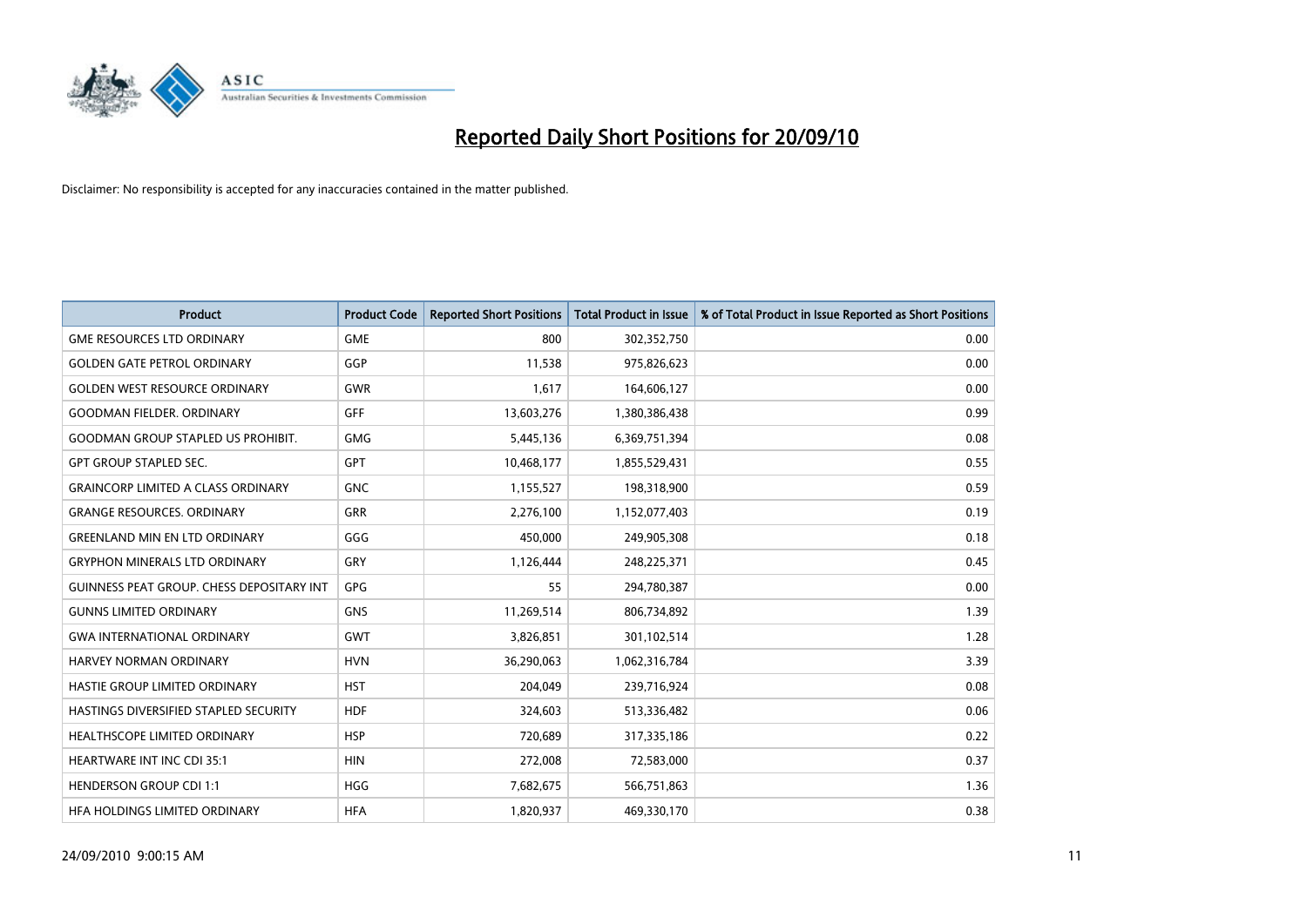

| <b>Product</b>                           | <b>Product Code</b> | <b>Reported Short Positions</b> | <b>Total Product in Issue</b> | % of Total Product in Issue Reported as Short Positions |
|------------------------------------------|---------------------|---------------------------------|-------------------------------|---------------------------------------------------------|
| <b>HIGHLANDS PACIFIC ORDINARY</b>        | <b>HIG</b>          | 2,382,826                       | 683,062,148                   | 0.35                                                    |
| HILLS INDUSTRIES LTD ORDINARY            | <b>HIL</b>          | 1,080,460                       | 248,219,660                   | 0.44                                                    |
| HORIZON OIL LIMITED ORDINARY             | <b>HZN</b>          | 2,771,071                       | 1,130,311,515                 | 0.24                                                    |
| HUNNU COAL LIMITED ORDINARY              | <b>HUN</b>          | 491                             | 109,600,002                   | 0.00                                                    |
| <b>ICON ENERGY LIMITED ORDINARY</b>      | <b>ICN</b>          | 284,086                         | 439,801,394                   | 0.07                                                    |
| <b>IINET LIMITED ORDINARY</b>            | <b>IIN</b>          | 1,132,217                       | 151,948,119                   | 0.74                                                    |
| ILUKA RESOURCES ORDINARY                 | <b>ILU</b>          | 6,767,686                       | 418,700,517                   | 1.62                                                    |
| IMF (AUSTRALIA) LTD ORDINARY             | <b>IMF</b>          | 335,697                         | 122,496,819                   | 0.27                                                    |
| <b>IMX RESOURCES LTD ORDINARY</b>        | <b>IXR</b>          | 20,000                          | 260,252,803                   | 0.01                                                    |
| <b>INCITEC PIVOT ORDINARY</b>            | <b>IPL</b>          | 4,238,963                       | 1,628,730,107                 | 0.25                                                    |
| INDAGO RESOURCES LTD ORDINARY            | <b>IDG</b>          | 8,179                           | 87,764,795                    | 0.01                                                    |
| <b>INDEPENDENCE GROUP ORDINARY</b>       | <b>IGO</b>          | 419,737                         | 113,813,539                   | 0.37                                                    |
| INDOPHIL RESOURCES ORDINARY              | <b>IRN</b>          | 355,617                         | 423,428,803                   | 0.08                                                    |
| <b>INDUSTREA LIMITED ORDINARY</b>        | IDL                 | 1,515,122                       | 956,668,877                   | 0.15                                                    |
| <b>INFIGEN ENERGY STAPLED SECURITIES</b> | <b>IFN</b>          | 3,351,015                       | 761,222,569                   | 0.43                                                    |
| ING INDUSTRIAL FUND UNITS                | <b>IIF</b>          | 14,997,106                      | 2,592,249,647                 | 0.57                                                    |
| ING OFFICE FUND STAPLED SECURITIES       | <b>IOF</b>          | 1,711,451                       | 2,729,071,212                 | 0.06                                                    |
| ING RE COM GROUP STAPLED SECURITIES      | <b>ILF</b>          | 9,075                           | 441,029,194                   | 0.00                                                    |
| INSURANCE AUSTRALIA ORDINARY             | <b>IAG</b>          | 5,180,139                       | 2,078,994,021                 | 0.24                                                    |
| INTEGRA MINING LTD. ORDINARY             | <b>IGR</b>          | 1,546,596                       | 755,792,394                   | 0.20                                                    |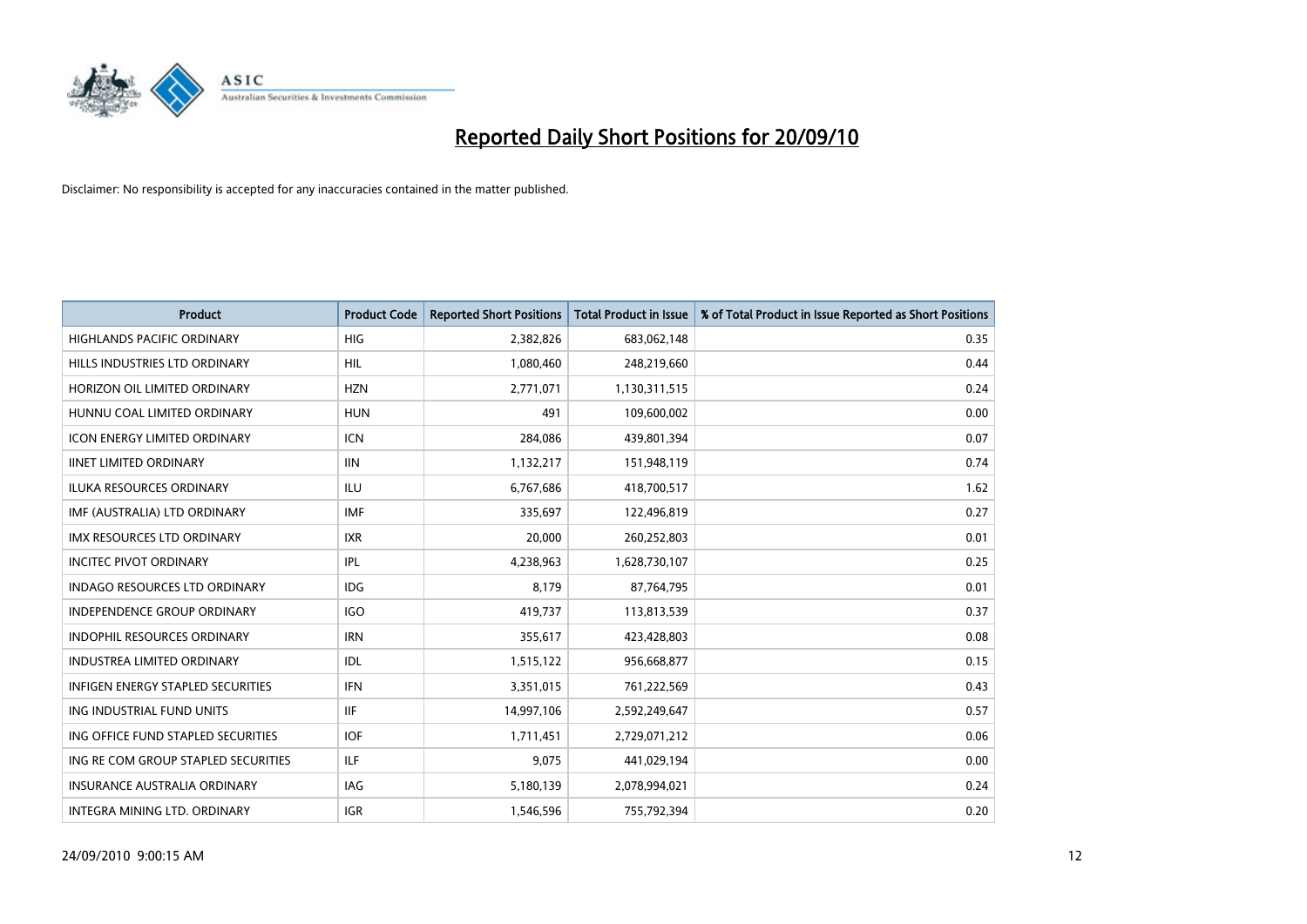

| <b>Product</b>                                  | <b>Product Code</b> | <b>Reported Short Positions</b> | <b>Total Product in Issue</b> | % of Total Product in Issue Reported as Short Positions |
|-------------------------------------------------|---------------------|---------------------------------|-------------------------------|---------------------------------------------------------|
| <b>INTOLL GROUP STAPLED SECURITIES</b>          | <b>ITO</b>          | 14,757,013                      | 2,261,732,048                 | 0.65                                                    |
| <b>INTREPID MINES ORDINARY</b>                  | <b>IAU</b>          | 700,531                         | 431,368,680                   | 0.15                                                    |
| <b>INVOCARE LIMITED ORDINARY</b>                | <b>IVC</b>          | 901,679                         | 102,069,091                   | 0.89                                                    |
| ION LIMITED ORDINARY                            | <b>ION</b>          | 164,453                         | 256,365,105                   | 0.06                                                    |
| <b>IOOF HOLDINGS LTD ORDINARY</b>               | IFL.                | 1,706,298                       | 229,794,395                   | 0.73                                                    |
| <b>IRESS MARKET TECH. ORDINARY</b>              | <b>IRE</b>          | 2,002,608                       | 126,018,142                   | 1.59                                                    |
| <b>IRON ORE HOLDINGS ORDINARY</b>               | <b>IOH</b>          | 46,361                          | 135,381,616                   | 0.03                                                    |
| ISHARES MSCI EAFE CDI 1:1                       | <b>IVE</b>          | 76,019                          | 590,400,000                   | 0.01                                                    |
| ISHARES MSCI EM MKTS CDI 1:1                    | <b>IEM</b>          | 60,151                          | 425,700,000                   | 0.01                                                    |
| <b>ISOFT GROUP LIMITED ORDINARY</b>             | <b>ISF</b>          | 17,613,939                      | 1,066,683,511                 | 1.66                                                    |
| <b>IVANHOE AUSTRALIA ORDINARY</b>               | <b>IVA</b>          |                                 | 414,514,603                   | 0.00                                                    |
| <b>JABIRU METALS LTD ORDINARY</b>               | <b>JML</b>          | 469,704                         | 552,619,180                   | 0.08                                                    |
| <b>JAMES HARDIE INDUST CHESS DEPOSITARY INT</b> | <b>IHX</b>          | 12,310,182                      | 435,726,268                   | 2.81                                                    |
| <b>JAMESON RESOURCES ORDINARY</b>               | <b>JAL</b>          | 1,600,000                       | 63,885,910                    | 2.50                                                    |
| <b>JB HI-FI LIMITED ORDINARY</b>                | <b>IBH</b>          | 6,187,989                       | 109,147,279                   | 5.69                                                    |
| <b>KAGARA LTD ORDINARY</b>                      | KZL                 | 3,453,783                       | 707,789,717                   | 0.49                                                    |
| KAROON GAS AUSTRALIA ORDINARY                   | <b>KAR</b>          | 934,771                         | 177,546,198                   | 0.50                                                    |
| KATHMANDU HOLD LTD ORDINARY                     | <b>KMD</b>          | 546,058                         | 200,000,000                   | 0.27                                                    |
| <b>KEYBRIDGE CAPITAL ORDINARY</b>               | <b>KBC</b>          | 5,999                           | 172,070,564                   | 0.00                                                    |
| KIMBERLEY METALS LTD ORDINARY                   | <b>KBL</b>          | 2,609                           | 94,490,816                    | 0.00                                                    |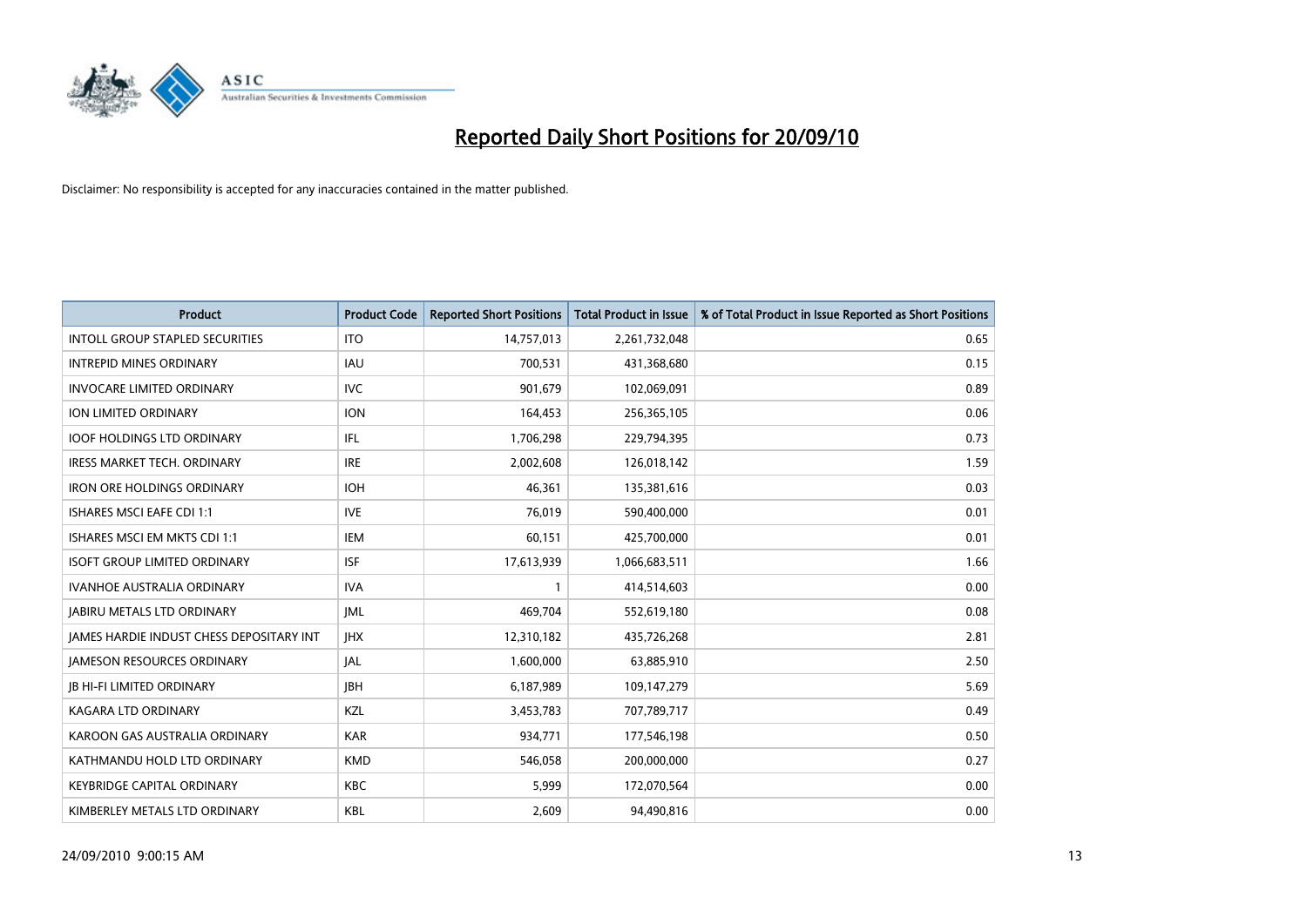

| <b>Product</b>                        | <b>Product Code</b> | <b>Reported Short Positions</b> | <b>Total Product in Issue</b> | % of Total Product in Issue Reported as Short Positions |
|---------------------------------------|---------------------|---------------------------------|-------------------------------|---------------------------------------------------------|
| KINGSGATE CONSOLID. ORDINARY          | <b>KCN</b>          | 332,420                         | 100,749,116                   | 0.32                                                    |
| LEIGHTON HOLDINGS ORDINARY            | LEI                 | 3,691,248                       | 300,747,299                   | 1.24                                                    |
| LEND LEASE GROUP UNIT/ORD STAPLED     | LLC                 | 534.958                         | 565,558,754                   | 0.09                                                    |
| LIHIR GOLD LIMITED. ORDINARY          | LGL                 | 5,537,159                       | 2,368,729,935                 | 0.23                                                    |
| LINC ENERGY LTD ORDINARY              | <b>LNC</b>          | 1,185,120                       | 496,426,738                   | 0.24                                                    |
| LYNAS CORPORATION ORDINARY            | <b>LYC</b>          | 13,220,117                      | 1,656,999,093                 | 0.78                                                    |
| M2 TELECOMMUNICATION ORDINARY         | <b>MTU</b>          | 1,500                           | 121,820,195                   | 0.00                                                    |
| MAC SERVICES (THE) ORDINARY           | <b>MSL</b>          | 33,812                          | 165,966,692                   | 0.02                                                    |
| MACARTHUR COAL ORDINARY               | <b>MCC</b>          | 878,469                         | 292,483,075                   | 0.29                                                    |
| <b>MACMAHON HOLDINGS ORDINARY</b>     | <b>MAH</b>          | 5,952,676                       | 733,711,705                   | 0.81                                                    |
| MACQ ATLAS ROADS GRP ORDINARY STAPLED | <b>MOA</b>          | 1,756,059                       | 452,345,907                   | 0.39                                                    |
| MACQUARIE GROUP LTD ORDINARY          | MQG                 | 5,292,636                       | 345,601,301                   | 1.53                                                    |
| <b>MANTRA RESOURCES ORDINARY</b>      | <b>MRU</b>          | 800                             | 130,229,188                   | 0.00                                                    |
| MAP GROUP STAPLED US PROHIBIT.        | <b>MAP</b>          | 2,903,480                       | 1,861,210,782                 | 0.13                                                    |
| <b>MARION ENERGY ORDINARY</b>         | <b>MAE</b>          | 374,994                         | 429,822,043                   | 0.09                                                    |
| MCMILLAN SHAKESPEARE ORDINARY         | <b>MMS</b>          | 272,380                         | 67,687,352                    | 0.41                                                    |
| MCPHERSON'S LTD ORDINARY              | <b>MCP</b>          | 388                             | 71,651,758                    | 0.00                                                    |
| MEDUSA MINING LTD ORDINARY            | <b>MML</b>          | 29,663                          | 187,584,911                   | 0.01                                                    |
| MELBOURNE IT LIMITED ORDINARY         | <b>MLB</b>          | 159,283                         | 79,572,767                    | 0.20                                                    |
| MEO AUSTRALIA LTD ORDINARY            | <b>MEO</b>          | 571,858                         | 477,220,955                   | 0.12                                                    |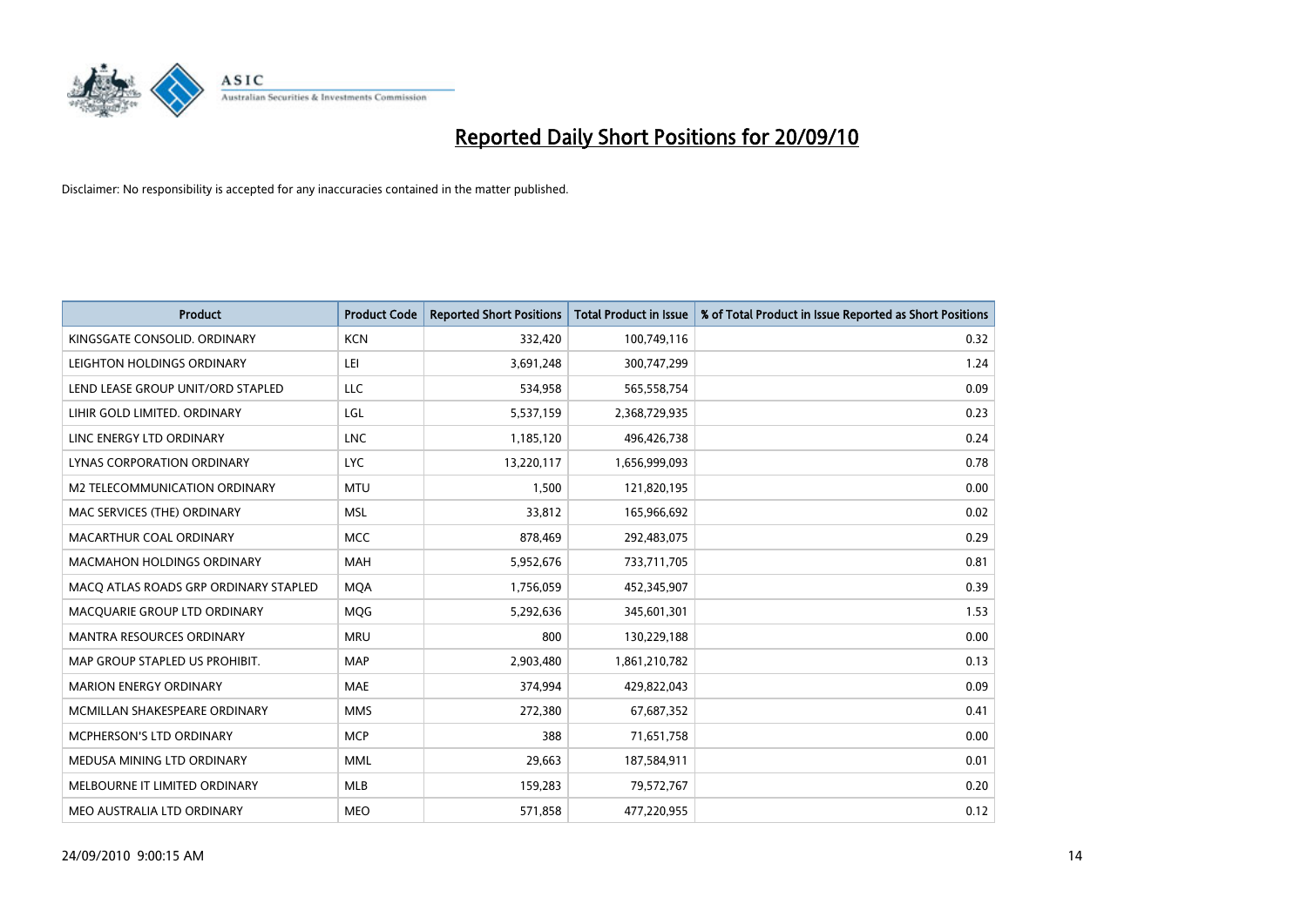

| <b>Product</b>                  | <b>Product Code</b> | <b>Reported Short Positions</b> | <b>Total Product in Issue</b> | % of Total Product in Issue Reported as Short Positions |
|---------------------------------|---------------------|---------------------------------|-------------------------------|---------------------------------------------------------|
| <b>MERMAID MARINE ORDINARY</b>  | <b>MRM</b>          | 416,138                         | 187,284,825                   | 0.22                                                    |
| MESOBLAST LIMITED ORDINARY      | <b>MSB</b>          | 14,346                          | 154,940,556                   | 0.01                                                    |
| METALS X LIMITED ORDINARY       | <b>MLX</b>          | 326,940                         | 1,365,661,782                 | 0.03                                                    |
| METCASH LIMITED ORDINARY        | <b>MTS</b>          | 16,397,088                      | 767,434,251                   | 2.12                                                    |
| METGASCO LIMITED ORDINARY       | <b>MEL</b>          | 235,435                         | 250,803,468                   | 0.09                                                    |
| MICLYN EXP OFFSHR ORDINARY      | <b>MIO</b>          | 579,755                         | 271,700,000                   | 0.21                                                    |
| MINARA RESOURCES ORDINARY       | <b>MRE</b>          | 5,578,957                       | 1,167,783,517                 | 0.49                                                    |
| MINCOR RESOURCES NL ORDINARY    | <b>MCR</b>          | 589,473                         | 200,608,804                   | 0.30                                                    |
| MINERAL DEPOSITS ORDINARY       | <b>MDL</b>          | 842,885                         | 606,441,673                   | 0.14                                                    |
| MINERAL RESOURCES, ORDINARY     | <b>MIN</b>          | 367,816                         | 167,620,585                   | 0.21                                                    |
| MIRABELA NICKEL LTD ORDINARY    | <b>MBN</b>          | 9,574,437                       | 367, 162, 725                 | 2.61                                                    |
| MIRVAC GROUP STAPLED SECURITIES | <b>MGR</b>          | 6,801,941                       | 3,415,819,357                 | 0.19                                                    |
| MITCHELL COMMUNITCA. ORDINARY   | <b>MCU</b>          | 16,057                          | 301,761,208                   | 0.01                                                    |
| MOLOPO ENERGY LTD ORDINARY      | <b>MPO</b>          | 222,857                         | 250,972,584                   | 0.09                                                    |
| MONADELPHOUS GROUP ORDINARY     | <b>MND</b>          | 1,222,300                       | 87,521,827                    | 1.38                                                    |
| MOSAIC OIL NL ORDINARY          | <b>MOS</b>          | 41,742                          | 866,710,775                   | 0.00                                                    |
| MOUNT GIBSON IRON ORDINARY      | <b>MGX</b>          | 1,840,926                       | 1,079,570,693                 | 0.17                                                    |
| MURCHISON METALS LTD ORDINARY   | <b>MMX</b>          | 2,732,937                       | 435,384,268                   | 0.64                                                    |
| MYER HOLDINGS LTD ORDINARY      | <b>MYR</b>          | 11,218,582                      | 581,517,884                   | 1.93                                                    |
| MYSTATE LIMITED ORDINARY        | <b>MYS</b>          | 1,400                           | 67,439,158                    | 0.00                                                    |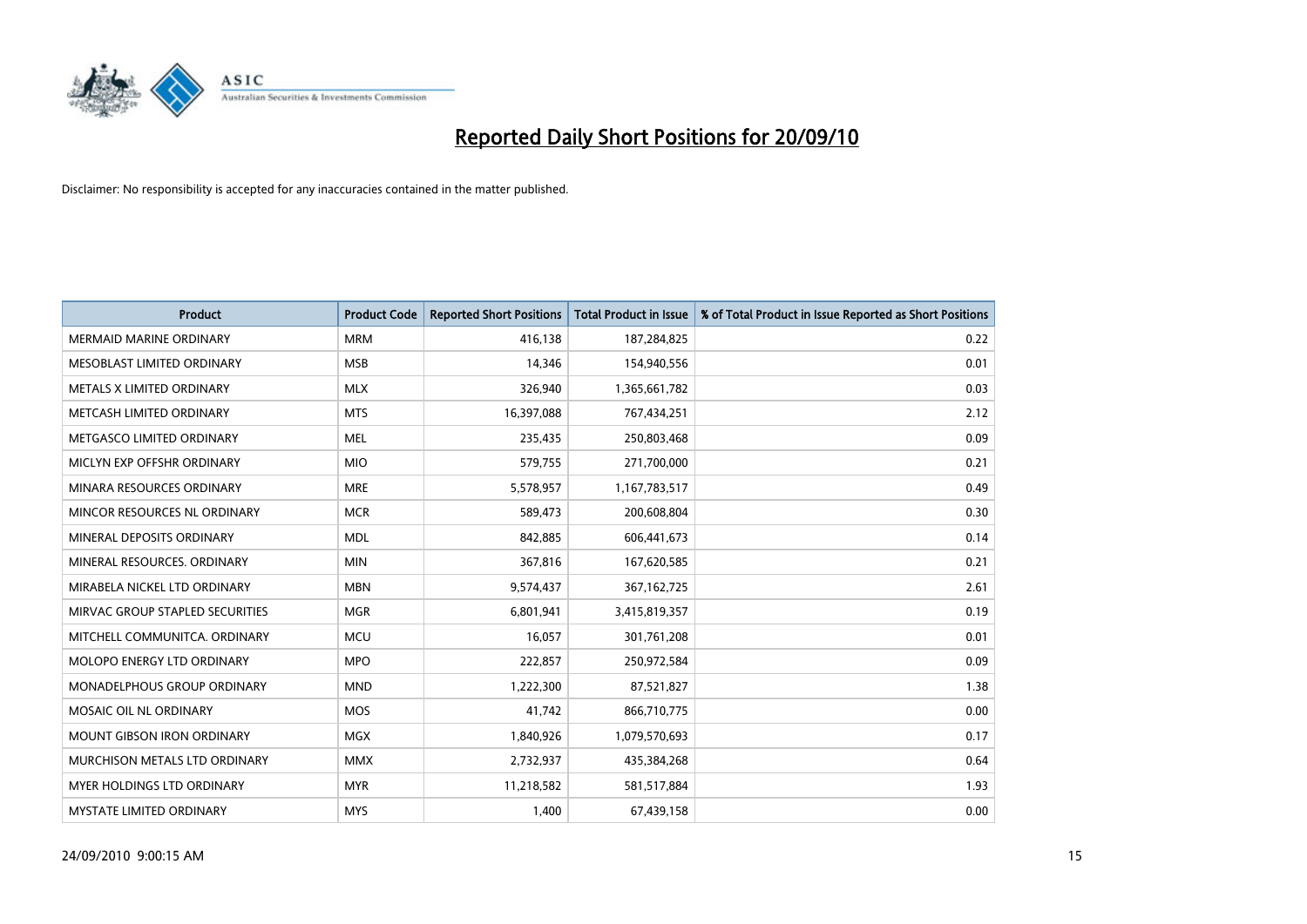

| <b>Product</b>                | <b>Product Code</b> | <b>Reported Short Positions</b> | <b>Total Product in Issue</b> | % of Total Product in Issue Reported as Short Positions |
|-------------------------------|---------------------|---------------------------------|-------------------------------|---------------------------------------------------------|
| NATIONAL AUST. BANK ORDINARY  | <b>NAB</b>          | 13,131,742                      | 2,133,279,168                 | 0.60                                                    |
| NATURAL FUEL LIMITED ORDINARY | <b>NFL</b>          |                                 | 721,912                       | 0.00                                                    |
| NAVITAS LIMITED ORDINARY      | <b>NVT</b>          | 624,046                         | 342,361,526                   | 0.18                                                    |
| NEPTUNE MARINE ORDINARY       | <b>NMS</b>          | 1,188,350                       | 438,071,251                   | 0.27                                                    |
| NEW HOPE CORPORATION ORDINARY | <b>NHC</b>          | 530,312                         | 830,230,549                   | 0.07                                                    |
| NEW STANDARD ENERGY ORDINARY  | <b>NSE</b>          | 159                             | 190,252,849                   | 0.00                                                    |
| NEWCREST MINING DEF EX LGL    | <b>NCMN</b>         | 300,887                         | 280,988,130                   | 0.12                                                    |
| NEWCREST MINING ORDINARY      | <b>NCM</b>          | 15,802,536                      | 483,499,363                   | 3.26                                                    |
| NEWS CORP A NON-VOTING CDI    | <b>NWSLV</b>        | 537,338                         | 1,828,171,596                 | 0.02                                                    |
| NEWS CORP B VOTING CDI        | <b>NWS</b>          | 7,598,481                       | 798,520,953                   | 0.93                                                    |
| NEXBIS LIMITED ORDINARY       | <b>NBS</b>          | 63,733                          | 498,972,940                   | 0.01                                                    |
| NEXUS ENERGY LIMITED ORDINARY | <b>NXS</b>          | 5,495,615                       | 988,257,304                   | 0.55                                                    |
| NIB HOLDINGS LIMITED ORDINARY | <b>NHF</b>          | 108,810                         | 495,431,427                   | 0.02                                                    |
| NICK SCALI LIMITED ORDINARY   | <b>NCK</b>          | 35,846                          | 81,000,000                    | 0.04                                                    |
| NIDO PETROLEUM ORDINARY       | <b>NDO</b>          | 5,629,668                       | 1,080,658,378                 | 0.52                                                    |
| NKWE PLATINUM 10C US COMMON   | <b>NKP</b>          | 104,403                         | 559,451,184                   | 0.02                                                    |
| NORTHERN CREST ORDINARY       | <b>NOC</b>          | 24,345                          | 116,074,781                   | 0.02                                                    |
| NORTHERN IRON LTD ORDINARY    | <b>NFE</b>          | 712,249                         | 292,204,786                   | 0.23                                                    |
| NRW HOLDINGS LIMITED ORDINARY | <b>NWH</b>          | 189,717                         | 251,223,000                   | 0.07                                                    |
| NUFARM LIMITED ORDINARY       | <b>NUF</b>          | 5,507,526                       | 261,775,731                   | 2.10                                                    |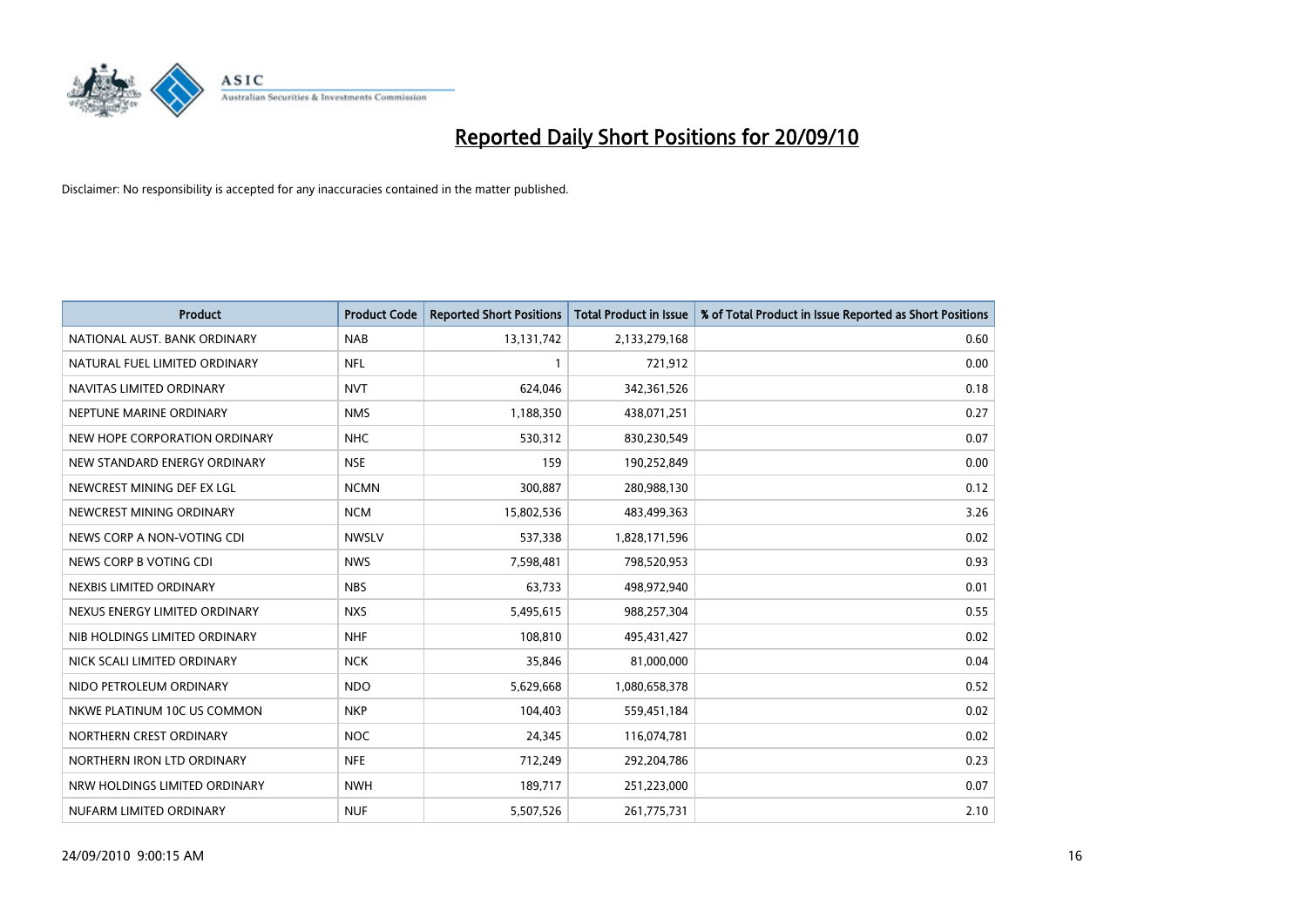

| <b>Product</b>                          | <b>Product Code</b> | <b>Reported Short Positions</b> | Total Product in Issue | % of Total Product in Issue Reported as Short Positions |
|-----------------------------------------|---------------------|---------------------------------|------------------------|---------------------------------------------------------|
| <b>OAKTON LIMITED ORDINARY</b>          | <b>OKN</b>          | 504,482                         | 93,622,235             | 0.54                                                    |
| OCEANAGOLD CORP. CHESS DEPOSITARY INT   | <b>OGC</b>          | 432,722                         | 228,572,614            | 0.20                                                    |
| OCEANIA CAPITAL LTD ORDINARY            | <b>OCP</b>          | 2,500                           | 91,921,295             | 0.00                                                    |
| OIL SEARCH LTD ORDINARY                 | <b>OSH</b>          | 6,404,067                       | 1,308,279,222          | 0.47                                                    |
| OM HOLDINGS LIMITED ORDINARY            | OMH                 | 1,443,952                       | 498,485,150            | 0.29                                                    |
| <b>ONESTEEL LIMITED ORDINARY</b>        | OST                 | 4,206,738                       | 1,331,703,666          | 0.31                                                    |
| ORICA LIMITED ORDINARY                  | ORI                 | 3,519,025                       | 362,100,430            | 0.97                                                    |
| ORIGIN ENERGY ORDINARY                  | <b>ORG</b>          | 6,144,400                       | 882,206,872            | 0.66                                                    |
| OROCOBRE LIMITED ORDINARY               | <b>ORE</b>          | 2,620                           | 91,061,996             | 0.00                                                    |
| OTTO ENERGY LIMITED ORDINARY            | <b>OEL</b>          | 109,204                         | 1,134,540,071          | 0.01                                                    |
| OZ MINERALS ORDINARY                    | OZL                 | 110,863,750                     | 3,121,339,730          | 3.55                                                    |
| PACIFIC BRANDS ORDINARY                 | <b>PBG</b>          | 7,151,493                       | 931,386,248            | 0.75                                                    |
| PALADIN ENERGY LTD ORDINARY             | <b>PDN</b>          | 18,182,916                      | 718,423,382            | 2.53                                                    |
| PAN PACIFIC PETROL. ORDINARY            | PPP                 | 14                              | 588,612,110            | 0.00                                                    |
| PANAUST LIMITED ORDINARY                | <b>PNA</b>          | 10,513,314                      | 2,954,125,529          | 0.35                                                    |
| PANORAMIC RESOURCES ORDINARY            | PAN                 | 237,778                         | 205,587,842            | 0.12                                                    |
| PAPERLINX LIMITED ORDINARY              | <b>PPX</b>          | 16,949,148                      | 603,580,761            | 2.80                                                    |
| PAPERLINX SPS TRUST STEP UP PERP. PREF. | <b>PXUPA</b>        | 5,000                           | 2,850,000              | 0.18                                                    |
| PATTIES FOODS LTD ORDINARY              | PFL                 |                                 | 138,908,853            | 0.00                                                    |
| PEAK RESOURCES ORDINARY                 | <b>PEK</b>          | 200.000                         | 114,615,794            | 0.17                                                    |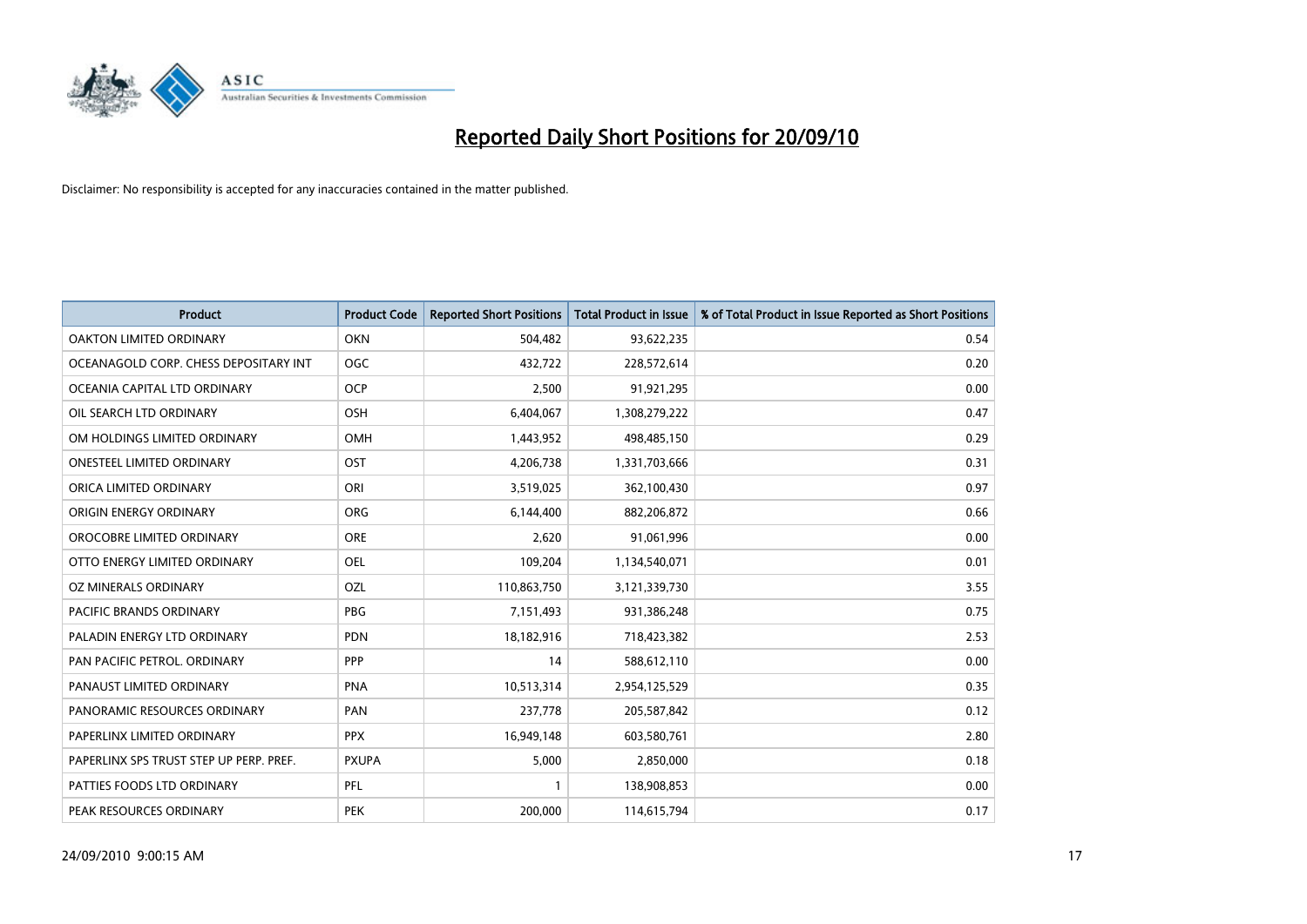

| <b>Product</b>                       | <b>Product Code</b> | <b>Reported Short Positions</b> | Total Product in Issue | % of Total Product in Issue Reported as Short Positions |
|--------------------------------------|---------------------|---------------------------------|------------------------|---------------------------------------------------------|
| PEET LIMITED ORDINARY                | <b>PPC</b>          | 136,047                         | 300,681,486            | 0.04                                                    |
| PENINSULA MINERALS ORDINARY          | <b>PEN</b>          | 5,000                           | 1,631,755,018          | 0.00                                                    |
| PERILYA LIMITED ORDINARY             | PEM                 | 451,895                         | 526,075,563            | 0.09                                                    |
| PERPETUAL LIMITED ORDINARY           | <b>PPT</b>          | 2,361,910                       | 43,428,063             | 5.43                                                    |
| PERSEUS MINING LTD ORDINARY          | PRU                 | 40,008                          | 421,307,088            | 0.01                                                    |
| PETSEC ENERGY ORDINARY               | <b>PSA</b>          | 223,332                         | 231,283,622            | 0.10                                                    |
| PHARMAXIS LTD ORDINARY               | <b>PXS</b>          | 1,084,391                       | 225,721,734            | 0.49                                                    |
| PHOTON GROUP LTD ORDINARY            | <b>PGA</b>          | 982,069                         | 187,440,645            | 0.53                                                    |
| PIKE RIVER COAL ORDINARY             | <b>PRC</b>          | 376,320                         | 405,301,433            | 0.09                                                    |
| PLATINUM ASSET ORDINARY              | <b>PTM</b>          | 3,955,345                       | 561,347,878            | 0.69                                                    |
| PLATINUM AUSTRALIA ORDINARY          | <b>PLA</b>          | 5,758,648                       | 321,130,521            | 1.79                                                    |
| PLATINUM CAPITAL LTD ORDINARY        | <b>PMC</b>          |                                 | 163,719,799            | 0.00                                                    |
| PMP LIMITED ORDINARY                 | <b>PMP</b>          | 1,071,127                       | 335,338,483            | 0.31                                                    |
| PORT BOUVARD LIMITED ORDINARY        | PBD                 | 6,754                           | 593,868,295            | 0.00                                                    |
| PREMIER INVESTMENTS ORDINARY         | <b>PMV</b>          | 160,162                         | 155,030,045            | 0.11                                                    |
| PRIMARY HEALTH CARE ORDINARY         | <b>PRY</b>          | 10,762,203                      | 491,484,342            | 2.19                                                    |
| PRIME INFR GROUP. STAPLED SECURITIES | PIH                 | 249,259                         | 351,776,795            | 0.07                                                    |
| PRIME MEDIA GRP LTD ORDINARY         | <b>PRT</b>          | $\overline{2}$                  | 366,330,303            | 0.00                                                    |
| PRIMEAG AUSTRALIA ORDINARY           | PAG                 | 311,454                         | 150,569,976            | 0.21                                                    |
| PROGEN PHARMACEUTIC ORDINARY         | PGL                 | 151,596                         | 24,709,097             | 0.61                                                    |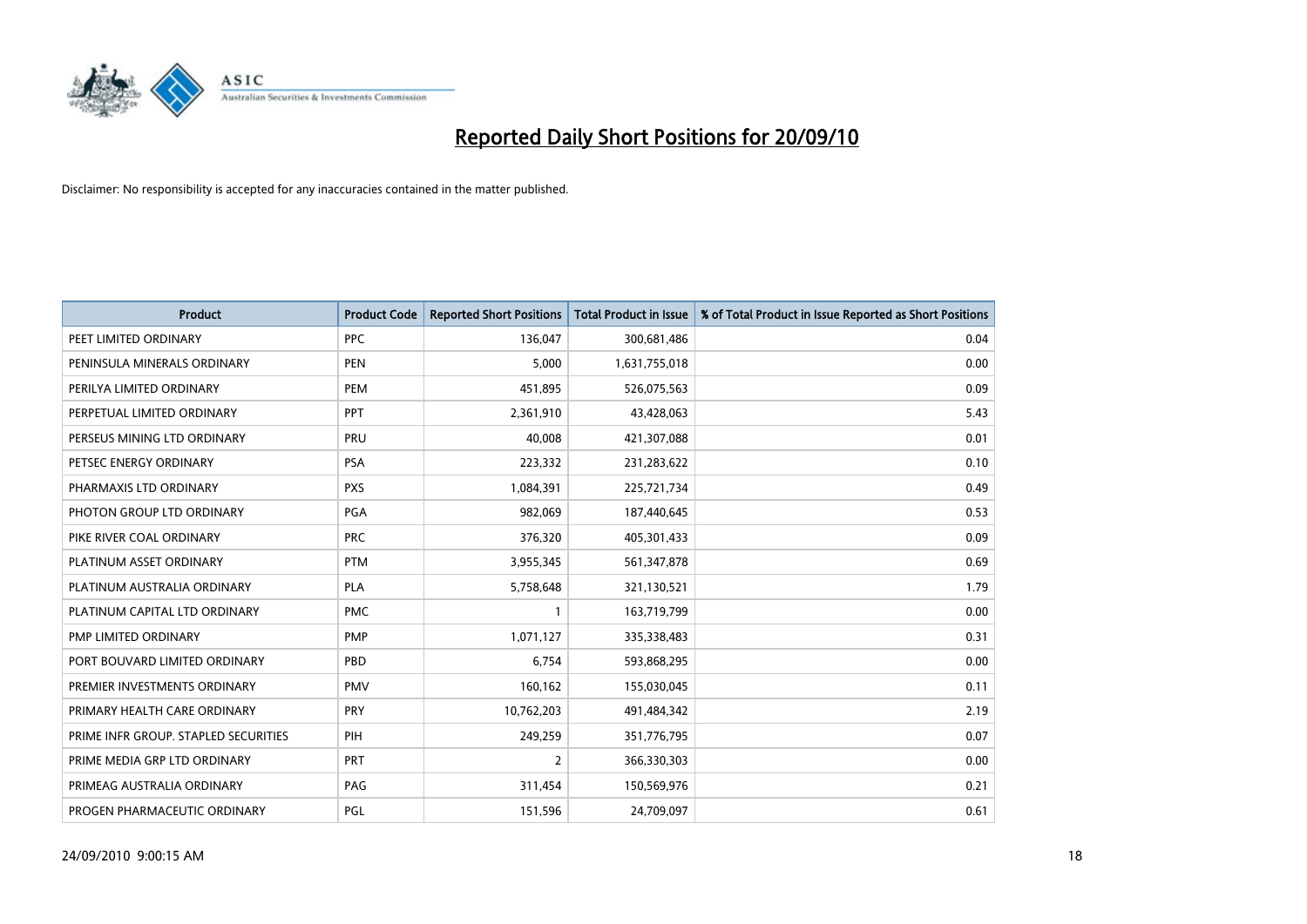

| <b>Product</b>                   | <b>Product Code</b> | <b>Reported Short Positions</b> | Total Product in Issue | % of Total Product in Issue Reported as Short Positions |
|----------------------------------|---------------------|---------------------------------|------------------------|---------------------------------------------------------|
| PROGRAMMED ORDINARY              | <b>PRG</b>          | 353,560                         | 118,169,908            | 0.30                                                    |
| PROSPERITY RESOURCES ORDINARY    | <b>PSP</b>          | 433,334                         | 276,425,373            | 0.16                                                    |
| <b>PSIVIDA CORP CDI 1:1</b>      | <b>PVA</b>          | 6,878                           | 7,827,340              | 0.09                                                    |
| <b>QANTAS AIRWAYS ORDINARY</b>   | QAN                 | 26,922,568                      | 2,265,123,620          | 1.18                                                    |
| OBE INSURANCE GROUP ORDINARY     | <b>QBE</b>          | 25,169,142                      | 1,035,095,813          | 2.43                                                    |
| RAMSAY HEALTH CARE ORDINARY      | <b>RHC</b>          | 2,182,539                       | 202,081,252            | 1.06                                                    |
| RANGE RESOURCES LTD ORDINARY     | <b>RRS</b>          | 1,571,678                       | 1,162,167,306          | 0.14                                                    |
| <b>RCR TOMLINSON ORDINARY</b>    | <b>RCR</b>          | 68,067                          | 131,860,172            | 0.05                                                    |
| <b>REA GROUP ORDINARY</b>        | <b>REA</b>          | 174,430                         | 128,439,366            | 0.13                                                    |
| <b>RED FORK ENERGY ORDINARY</b>  | <b>RFE</b>          | 7,696                           | 139,535,000            | 0.01                                                    |
| <b>REDFLEX HOLDINGS ORDINARY</b> | <b>RDF</b>          | 6,625                           | 110,010,757            | 0.01                                                    |
| REED RESOURCES LTD ORDINARY      | <b>RDR</b>          | 268,205                         | 192,271,768            | 0.14                                                    |
| REGIS RESOURCES ORDINARY         | <b>RRL</b>          | 96,193                          | 414,487,125            | 0.02                                                    |
| RESMED INC CDI 10:1              | <b>RMD</b>          | 4,323,138                       | 1,516,163,980          | 0.28                                                    |
| <b>RESOLUTE MINING ORDINARY</b>  | <b>RSG</b>          | 1,490,776                       | 392,874,067            | 0.38                                                    |
| RESOURCE GENERATION ORDINARY     | <b>RES</b>          | 157,911                         | 164,412,477            | 0.10                                                    |
| REVERSE CORP LIMITED ORDINARY    | <b>REF</b>          | 25,141                          | 92,382,175             | 0.03                                                    |
| RIDLEY CORPORATION ORDINARY      | <b>RIC</b>          | 55,901                          | 307,817,071            | 0.02                                                    |
| RIO TINTO LIMITED ORDINARY       | <b>RIO</b>          | 18,553,983                      | 606,831,240            | 3.05                                                    |
| RIVERCITY MOTORWAY STAPLED       | <b>RCY</b>          | 1,167,192                       | 957,010,115            | 0.12                                                    |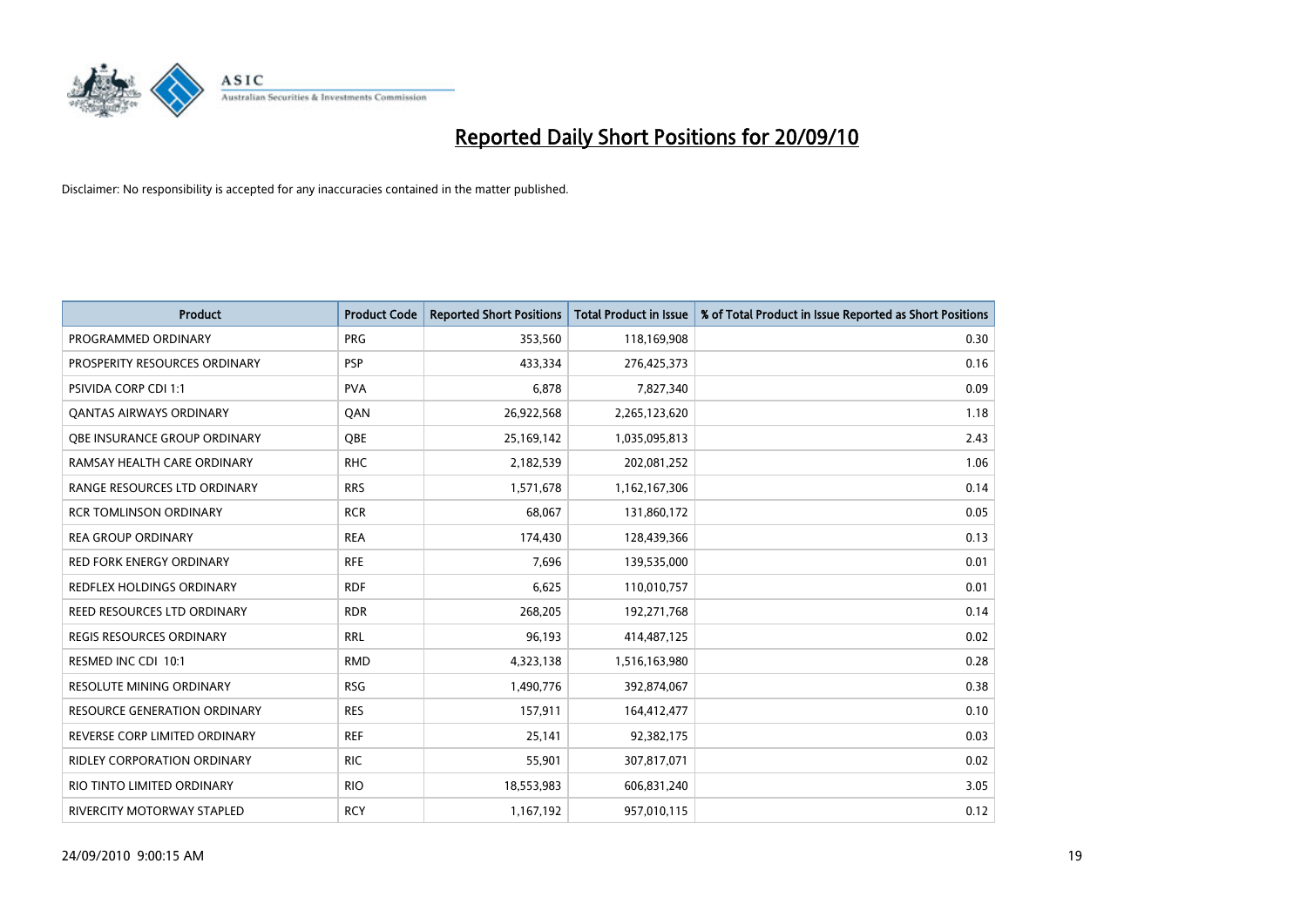

| <b>Product</b>                           | <b>Product Code</b> | <b>Reported Short Positions</b> | <b>Total Product in Issue</b> | % of Total Product in Issue Reported as Short Positions |
|------------------------------------------|---------------------|---------------------------------|-------------------------------|---------------------------------------------------------|
| RIVERSDALE MINING ORDINARY               | <b>RIV</b>          | 875,175                         | 236,033,688                   | 0.36                                                    |
| ROC OIL COMPANY ORDINARY                 | <b>ROC</b>          | 4,974,585                       | 713,154,560                   | 0.70                                                    |
| SAI GLOBAL LIMITED ORDINARY              | SAI                 | 219,195                         | 196,108,545                   | 0.11                                                    |
| SALMAT LIMITED ORDINARY                  | <b>SLM</b>          | 84,627                          | 159,134,483                   | 0.05                                                    |
| SAMSON OIL & GAS LTD ORDINARY            | SSN                 | 110,000                         | 1,663,905,592                 | 0.01                                                    |
| SANDFIRE RESOURCES ORDINARY              | <b>SFR</b>          | 49,966                          | 131,534,760                   | 0.04                                                    |
| <b>SANTOS LTD ORDINARY</b>               | <b>STO</b>          | 4,729,902                       | 832,582,523                   | 0.56                                                    |
| SARACEN MINERAL ORDINARY                 | <b>SAR</b>          | 1,246,648                       | 491,818,083                   | 0.26                                                    |
| SEDGMAN LIMITED ORDINARY                 | <b>SDM</b>          | 567,824                         | 205,986,681                   | 0.26                                                    |
| SEEK LIMITED ORDINARY                    | <b>SEK</b>          | 4,033,229                       | 336,584,488                   | 1.19                                                    |
| SENETAS CORPORATION ORDINARY             | <b>SEN</b>          | 756,999                         | 461,522,263                   | 0.16                                                    |
| SERVCORP LIMITED ORDINARY                | SRV                 | 102,201                         | 98,440,807                    | 0.10                                                    |
| SERVICE STREAM ORDINARY                  | <b>SSM</b>          | 344,663                         | 283,418,867                   | 0.12                                                    |
| SEVEN GROUP HOLDINGS ORDINARY            | <b>SVW</b>          | 1,229,298                       | 305,410,281                   | 0.41                                                    |
| SIGMA PHARMACEUTICAL ORDINARY            | SIP                 | 8,095,855                       | 1,178,626,572                 | 0.69                                                    |
| SILEX SYSTEMS ORDINARY                   | <b>SLX</b>          | 167,434                         | 149,506,391                   | 0.10                                                    |
| SILVER LAKE RESOURCE ORDINARY            | <b>SLR</b>          | 66,295                          | 178,757,838                   | 0.04                                                    |
| SIMS METAL MGMT LTD ORDINARY             | SGM                 | 2,197,524                       | 203,891,295                   | 1.09                                                    |
| SINGAPORE TELECOMM. CHESS DEPOSITARY INT | SGT                 | 2,639,811                       | 391,702,434                   | 0.68                                                    |
| SKILLED GROUP LTD ORDINARY               | <b>SKE</b>          | 118,453                         | 190,738,408                   | 0.06                                                    |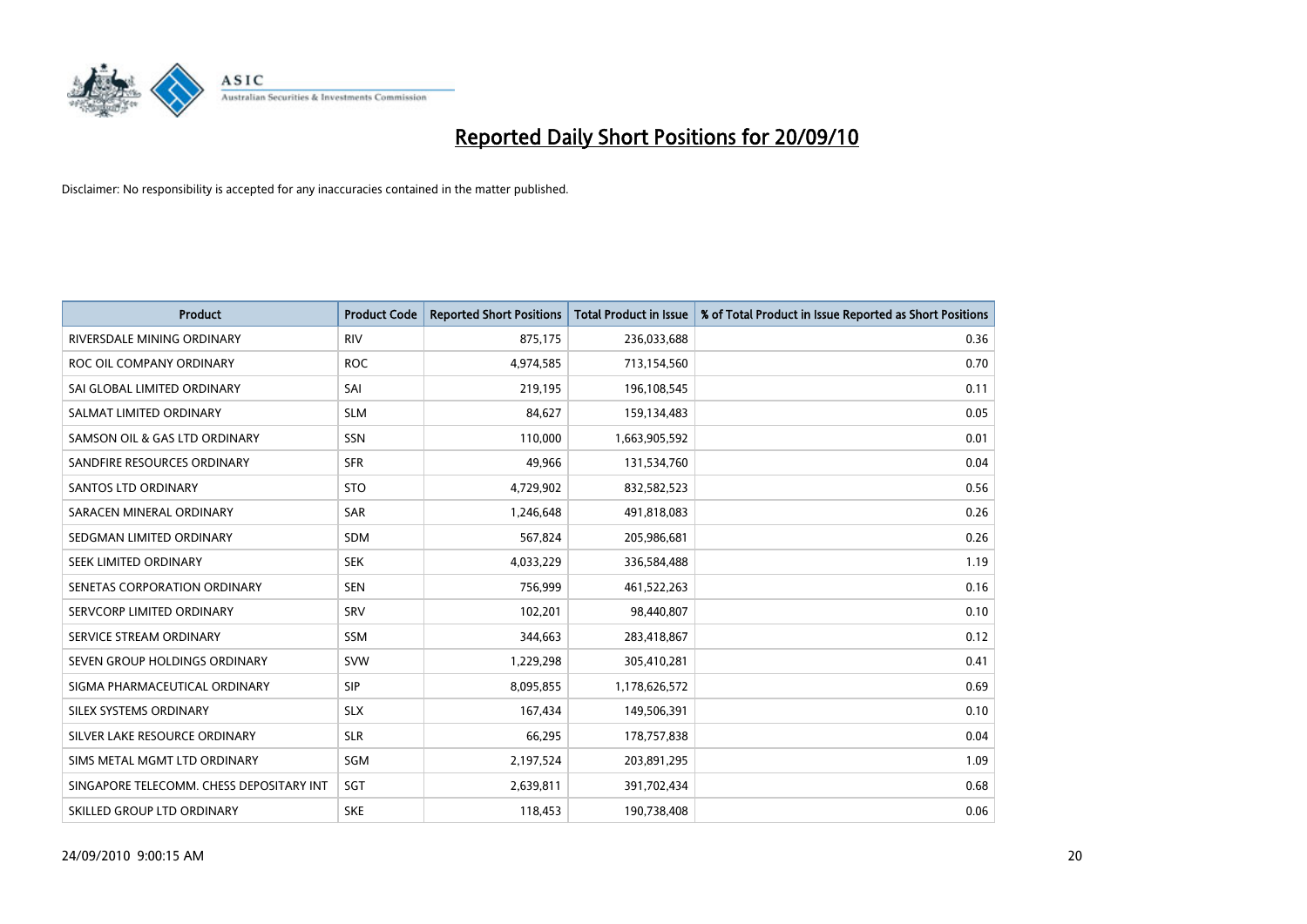

| <b>Product</b>                          | <b>Product Code</b> | <b>Reported Short Positions</b> | <b>Total Product in Issue</b> | % of Total Product in Issue Reported as Short Positions |
|-----------------------------------------|---------------------|---------------------------------|-------------------------------|---------------------------------------------------------|
| SKY CITY ENTERTAIN, ORDINARY            | <b>SKC</b>          | 11,414,338                      | 575,114,687                   | 1.98                                                    |
| SKY NETWORK ORDINARY                    | <b>SKT</b>          | 919,140                         | 389,139,785                   | 0.24                                                    |
| SMS MANAGEMENT, ORDINARY                | <b>SMX</b>          | 12,440                          | 67,182,500                    | 0.02                                                    |
| SONIC HEALTHCARE ORDINARY               | <b>SHL</b>          | 4,426,709                       | 388,429,875                   | 1.15                                                    |
| SOUL PATTINSON (W.H) ORDINARY           | SOL                 | 4,310                           | 238,640,580                   | 0.00                                                    |
| SP AUSNET STAPLED SECURITIES            | <b>SPN</b>          | 5,178,254                       | 2,748,353,504                 | 0.18                                                    |
| SPARK INFRASTRUCTURE STAPLED SECURITIES | SKI                 | 14,059,906                      | 1,031,911,394                 | 1.35                                                    |
| SPDR 200 FUND ETF UNITS                 | <b>STW</b>          | 2,006                           | 57,828,081                    | 0.00                                                    |
| SPECIALTY FASHION ORDINARY              | SFH                 | 1,353,309                       | 190,964,693                   | 0.72                                                    |
| SPOTLESS GROUP LTD ORDINARY             | SPT                 | 938,523                         | 259,309,656                   | 0.37                                                    |
| ST BARBARA LIMITED ORDINARY             | <b>SBM</b>          | 28,510,180                      | 1,953,168,407                 | 1.46                                                    |
| STAGING CONNECTIONS ORDINARY            | <b>STG</b>          | 2,917,189                       | 783,175,134                   | 0.37                                                    |
| STH AMERICAN COR LTD ORDINARY           | SAY                 | 9,200                           | 231,832,027                   | 0.00                                                    |
| STHN CROSS MEDIA ORDINARY               | <b>SXL</b>          | 84,418                          | 378,827,750                   | 0.02                                                    |
| STOCKLAND UNITS/ORD STAPLED             | SGP                 | 11,685,014                      | 2,383,036,717                 | 0.47                                                    |
| <b>STRAITS RESOURCES ORDINARY</b>       | SRL                 | 3,344,672                       | 255,203,613                   | 1.31                                                    |
| <b>STW COMMUNICATIONS ORDINARY</b>      | SGN                 | 174,372                         | 364,310,964                   | 0.05                                                    |
| SUNCORP-METWAY, ORDINARY                | <b>SUN</b>          | 6,102,751                       | 1,281,390,524                 | 0.45                                                    |
| SUNDANCE RESOURCES ORDINARY             | <b>SDL</b>          | 17,085,102                      | 2,709,995,932                 | 0.63                                                    |
| SUNLAND GROUP LTD ORDINARY              | <b>SDG</b>          | 173,475                         | 251,107,692                   | 0.07                                                    |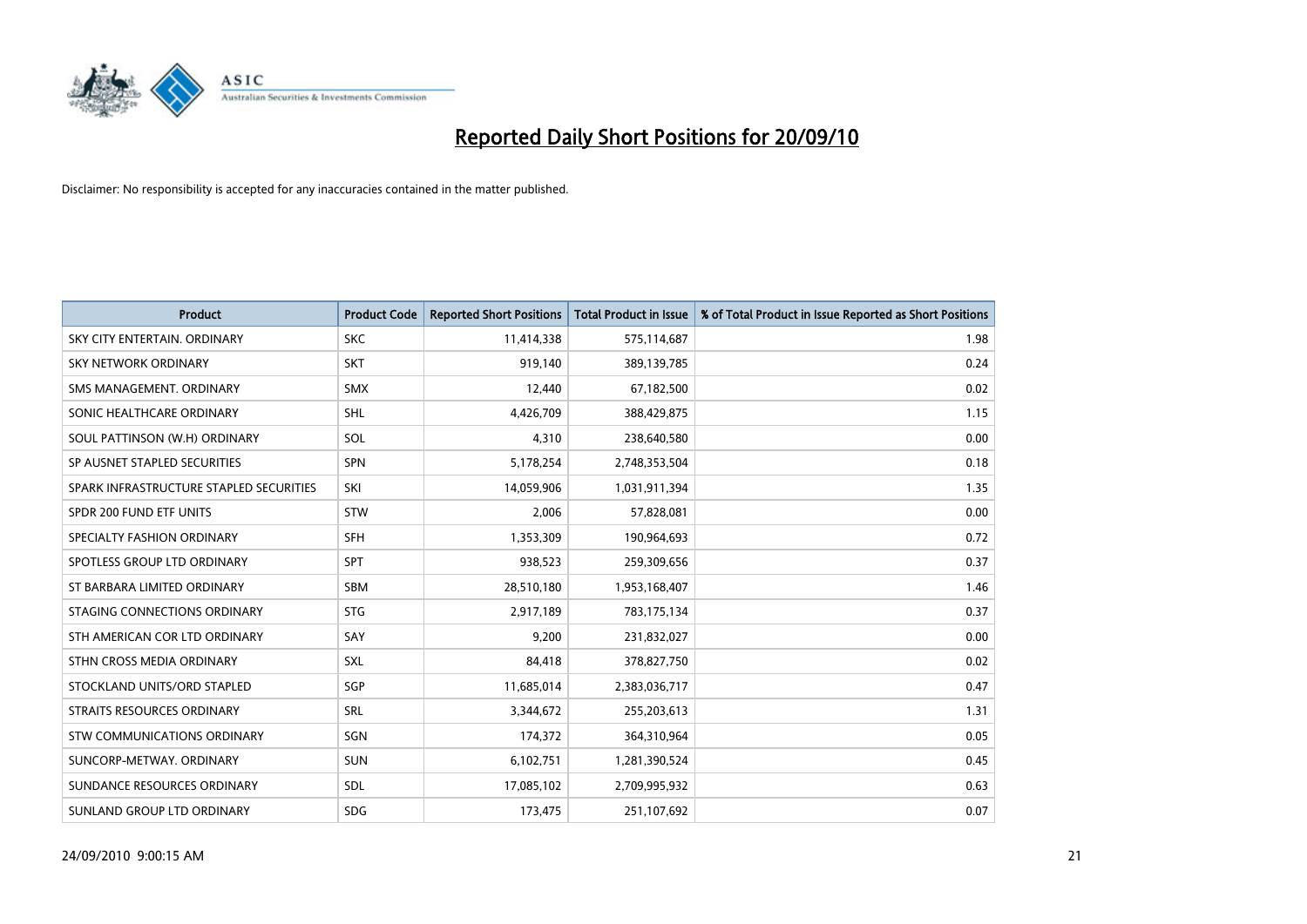

| <b>Product</b>                      | <b>Product Code</b> | <b>Reported Short Positions</b> | <b>Total Product in Issue</b> | % of Total Product in Issue Reported as Short Positions |
|-------------------------------------|---------------------|---------------------------------|-------------------------------|---------------------------------------------------------|
| SUPER CHEAP AUTO GRP ORDINARY       | <b>SUL</b>          | 370,690                         | 127,890,079                   | 0.29                                                    |
| SWICK MINING ORDINARY               | <b>SWK</b>          | 1,548                           | 236,724,970                   | 0.00                                                    |
| SYMEX HOLDINGS ORDINARY             | SYM                 | 6,633                           | 125,037,628                   | 0.01                                                    |
| TABCORP HOLDINGS LTD ORDINARY       | <b>TAH</b>          | 10,859,110                      | 612,625,759                   | 1.74                                                    |
| <b>TALENT2 INTERNATION ORDINARY</b> | <b>TWO</b>          | $\overline{7}$                  | 141,224,846                   | 0.00                                                    |
| TAP OIL LIMITED ORDINARY            | <b>TAP</b>          | 5,923                           | 156,485,921                   | 0.00                                                    |
| TASSAL GROUP LIMITED ORDINARY       | <b>TGR</b>          | 3,131,759                       | 144,197,882                   | 2.16                                                    |
| TATTS GROUP LTD ORDINARY            | <b>TTS</b>          | 11,176,983                      | 1,282,032,285                 | 0.87                                                    |
| TELECOM CORPORATION ORDINARY        | <b>TEL</b>          | 37,628,737                      | 1,920,827,168                 | 1.95                                                    |
| TELSTRA CORPORATION, ORDINARY       | <b>TLS</b>          | 72,635,841                      | 12,443,074,357                | 0.57                                                    |
| TEN NETWORK HOLDINGS ORDINARY       | <b>TEN</b>          | 9,305,105                       | 1,045,236,720                 | 0.89                                                    |
| TFS CORPORATION LTD ORDINARY        | <b>TFC</b>          | 63,054                          | 227,360,909                   | 0.02                                                    |
| THE REJECT SHOP ORDINARY            | <b>TRS</b>          | 20,639                          | 26,033,570                    | 0.08                                                    |
| THOR MINING PLC CHESS DEPOSITARY    | <b>THR</b>          | 2,307                           | 245,247,701                   | 0.00                                                    |
| THORN GROUP LIMITED ORDINARY        | <b>TGA</b>          | 2,361                           | 129,459,770                   | 0.00                                                    |
| TIMBERCORP LIMITED ORDINARY         | <b>TIM</b>          | 1,171,620                       | 352,071,429                   | 0.33                                                    |
| TISHMAN SPEYER UNITS                | <b>TSO</b>          | 50,674                          | 338,440,904                   | 0.01                                                    |
| TNG LIMITED ORDINARY                | <b>TNG</b>          | 4,321                           | 258,055,076                   | 0.00                                                    |
| TOLL HOLDINGS LTD ORDINARY          | <b>TOL</b>          | 12,228,694                      | 702,867,609                   | 1.70                                                    |
| TORO ENERGY LIMITED ORDINARY        | <b>TOE</b>          | 35,404                          | 964,936,676                   | 0.00                                                    |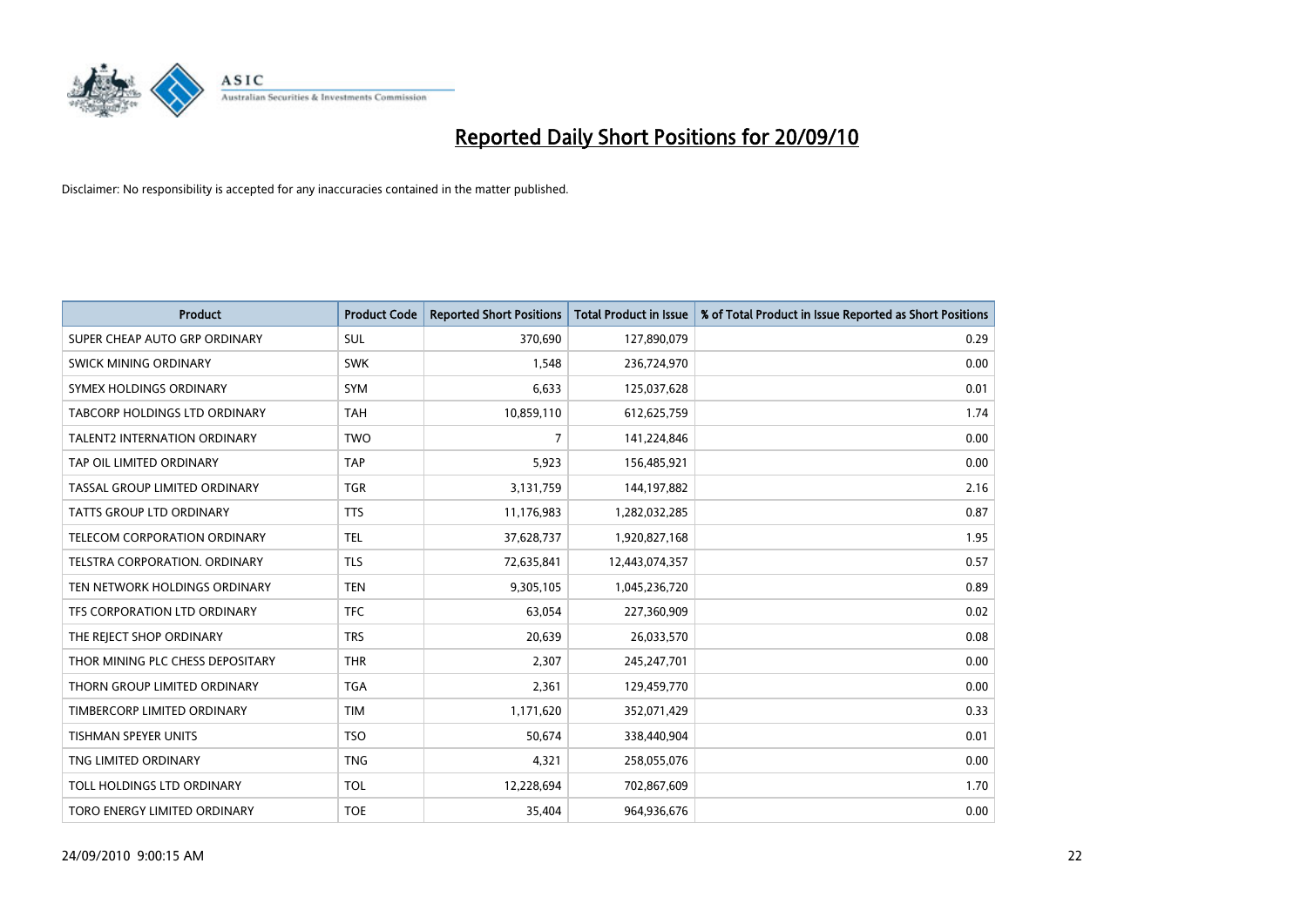

| <b>Product</b>                            | <b>Product Code</b> | <b>Reported Short Positions</b> | <b>Total Product in Issue</b> | % of Total Product in Issue Reported as Short Positions |
|-------------------------------------------|---------------------|---------------------------------|-------------------------------|---------------------------------------------------------|
| <b>TOWER AUSTRALIA ORDINARY</b>           | <b>TAL</b>          | 1,287,121                       | 415,928,881                   | 0.30                                                    |
| TOWER LIMITED ORDINARY                    | <b>TWR</b>          | 689,519                         | 260,631,787                   | 0.26                                                    |
| TOX FREE SOLUTIONS ORDINARY               | <b>TOX</b>          | 89,822                          | 91,765,500                    | 0.09                                                    |
| TPG TELECOM LIMITED ORDINARY              | <b>TPM</b>          | 470,452                         | 767,849,104                   | 0.06                                                    |
| TRANSFIELD SERV INFR STAPLED SECURITIES   | <b>TSI</b>          | 419,131                         | 432,184,488                   | 0.10                                                    |
| TRANSFIELD SERVICES ORDINARY              | <b>TSE</b>          | 1,828,805                       | 414,278,904                   | 0.44                                                    |
| TRANSPACIFIC INDUST, ORDINARY             | <b>TPI</b>          | 11,849,716                      | 960,638,735                   | 1.24                                                    |
| TRANSURBAN GROUP TRIPLE STAPLED SEC.      | <b>TCL</b>          | 5,421,616                       | 1,441,290,633                 | 0.35                                                    |
| TRINITY GROUP STAPLED SECURITIES          | <b>TCO</b>          | 3,419                           | 231,701,539                   | 0.00                                                    |
| TROY RESOURCES NL ORDINARY                | <b>TRY</b>          | 62,325                          | 87,474,323                    | 0.07                                                    |
| UGL LIMITED ORDINARY                      | UGL                 | 4,463,647                       | 165,928,705                   | 2.67                                                    |
| UNILIFE CORPORATION CDI 6:1               | <b>UNS</b>          | 524,796                         | 238,135,980                   | 0.23                                                    |
| UXC LIMITED ORDINARY                      | <b>UXC</b>          | 664,849                         | 295,798,104                   | 0.22                                                    |
| VALAD PROPERTY GROUP STAPLED US PROHIBIT. | <b>VPG</b>          | 4,276,671                       | 2,302,129,263                 | 0.18                                                    |
| <b>VANTAGE GOLDFIELDS ORDINARY</b>        | <b>VGO</b>          | 900                             | 199,482,032                   | 0.00                                                    |
| <b>VDM GROUP LIMITED ORDINARY</b>         | <b>VMG</b>          | 11,116                          | 195,613,088                   | 0.01                                                    |
| <b>VENTURE MINERALS ORDINARY</b>          | <b>VMS</b>          | 6,500                           | 168, 163, 334                 | 0.00                                                    |
| VILLAGE ROADSHOW LTD ORDINARY             | <b>VRL</b>          | 16,682                          | 114,217,649                   | 0.01                                                    |
| VILLAGE ROADSHOW LTD 'A' CLASS PREFERENCE | <b>VRLPA</b>        | 19,559                          | 52,235,451                    | 0.04                                                    |
| VIRGIN BLUE HOLDINGS ORDINARY             | <b>VBA</b>          | 17,628,919                      | 2,209,126,568                 | 0.78                                                    |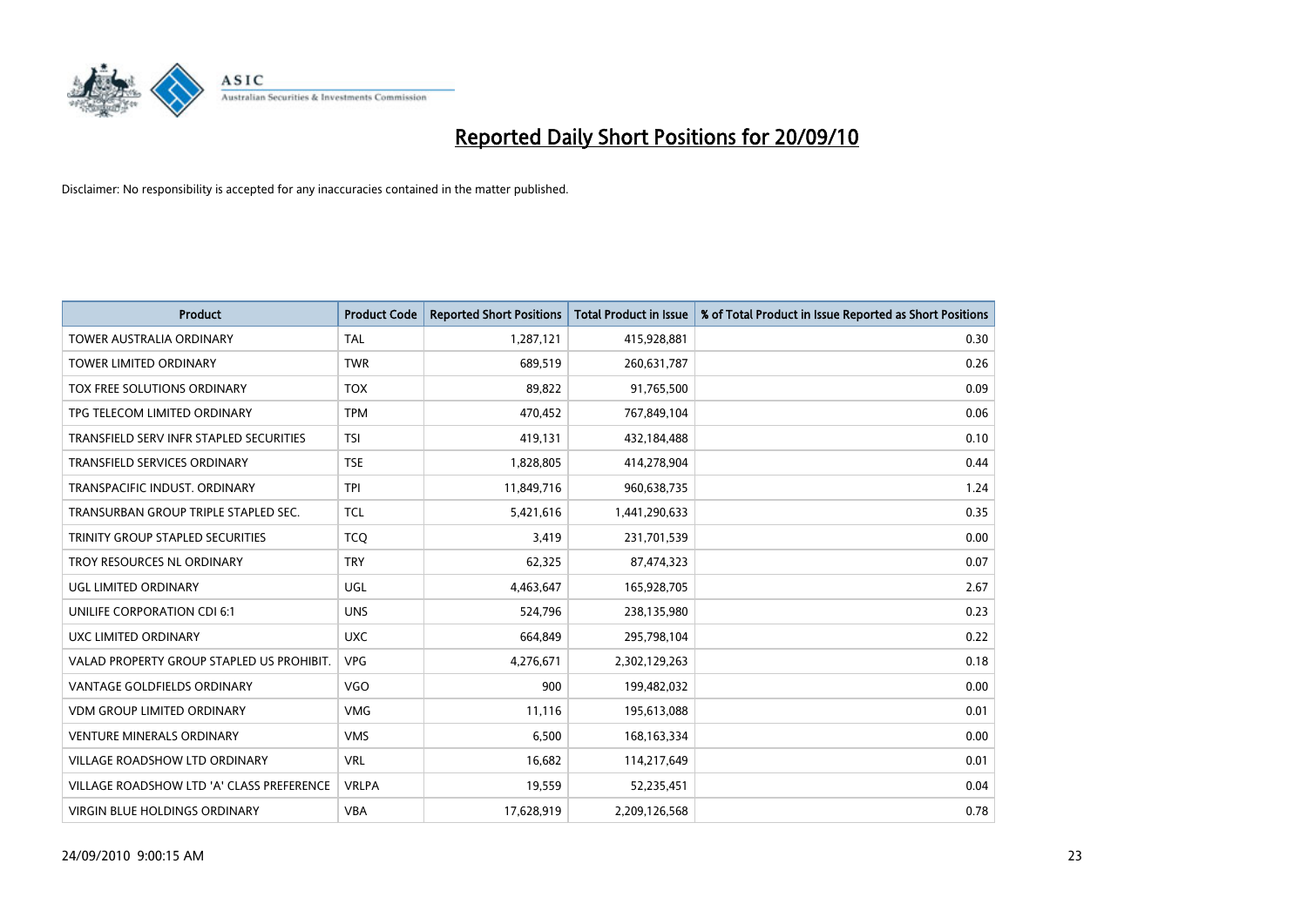

| <b>Product</b>                         | <b>Product Code</b> | <b>Reported Short Positions</b> | <b>Total Product in Issue</b> | % of Total Product in Issue Reported as Short Positions |
|----------------------------------------|---------------------|---------------------------------|-------------------------------|---------------------------------------------------------|
| <b>VISION GROUP HLDGS ORDINARY</b>     | <b>VGH</b>          | 78,000                          | 72,671,765                    | 0.11                                                    |
| VITA GROUP LTD ORDINARY                | <b>VTG</b>          | 75,190                          | 142,499,800                   | 0.05                                                    |
| VITERRA INC CDI 1:1                    | <b>VTA</b>          | 65,414                          | 68,629,939                    | 0.09                                                    |
| <b>WAREHOUSE GROUP ORDINARY</b>        | <b>WHS</b>          | 310,922                         | 311,195,868                   | 0.10                                                    |
| <b>WDS LIMITED ORDINARY</b>            | <b>WDS</b>          | 56,450                          | 143,107,458                   | 0.04                                                    |
| WEBIET LIMITED ORDINARY                | <b>WEB</b>          | 93,551                          | 76,961,278                    | 0.13                                                    |
| <b>WESFARMERS LIMITED ORDINARY</b>     | <b>WES</b>          | 24,129,122                      | 1,005,171,932                 | 2.37                                                    |
| WESFARMERS LIMITED PARTIALLY PROTECTED | <b>WESN</b>         | 2,257,756                       | 151,900,230                   | 1.47                                                    |
| WEST AUSTRALIAN NEWS ORDINARY          | <b>WAN</b>          | 7,169,897                       | 216,011,546                   | 3.32                                                    |
| WESTERN AREAS NL ORDINARY              | <b>WSA</b>          | 8,176,325                       | 179,735,899                   | 4.56                                                    |
| WESTERN DESERT RES. ORDINARY           | <b>WDR</b>          | 948                             | 134,511,656                   | 0.00                                                    |
| WESTFIELD GROUP ORD/UNIT STAPLED SEC   | <b>WDC</b>          | 8,605,956                       | 2,307,773,663                 | 0.36                                                    |
| WESTPAC BANKING CORP ORDINARY          | <b>WBC</b>          | 23,226,347                      | 2,989,171,317                 | 0.74                                                    |
| WHITE ENERGY COMPANY ORDINARY          | <b>WEC</b>          | 8,720,109                       | 284,222,354                   | 3.06                                                    |
| WHITEHAVEN COAL ORDINARY               | <b>WHC</b>          | 671,660                         | 493,650,070                   | 0.13                                                    |
| WHK GROUP LIMITED ORDINARY             | <b>WHG</b>          | 48,269                          | 264,532,032                   | 0.02                                                    |
| WIDE BAY AUST LTD ORDINARY             | <b>WBB</b>          | 27                              | 32,001,199                    | 0.00                                                    |
| WINDIMURRA VANADIUM ORDINARY           | <b>WVL</b>          | 163,685                         | 154,278,674                   | 0.11                                                    |
| WOODSIDE PETROLEUM ORDINARY            | <b>WPL</b>          | 2,431,195                       | 780,136,909                   | 0.26                                                    |
| WOOLWORTHS LIMITED ORDINARY            | <b>WOW</b>          | 3,495,096                       | 1,235,957,421                 | 0.25                                                    |